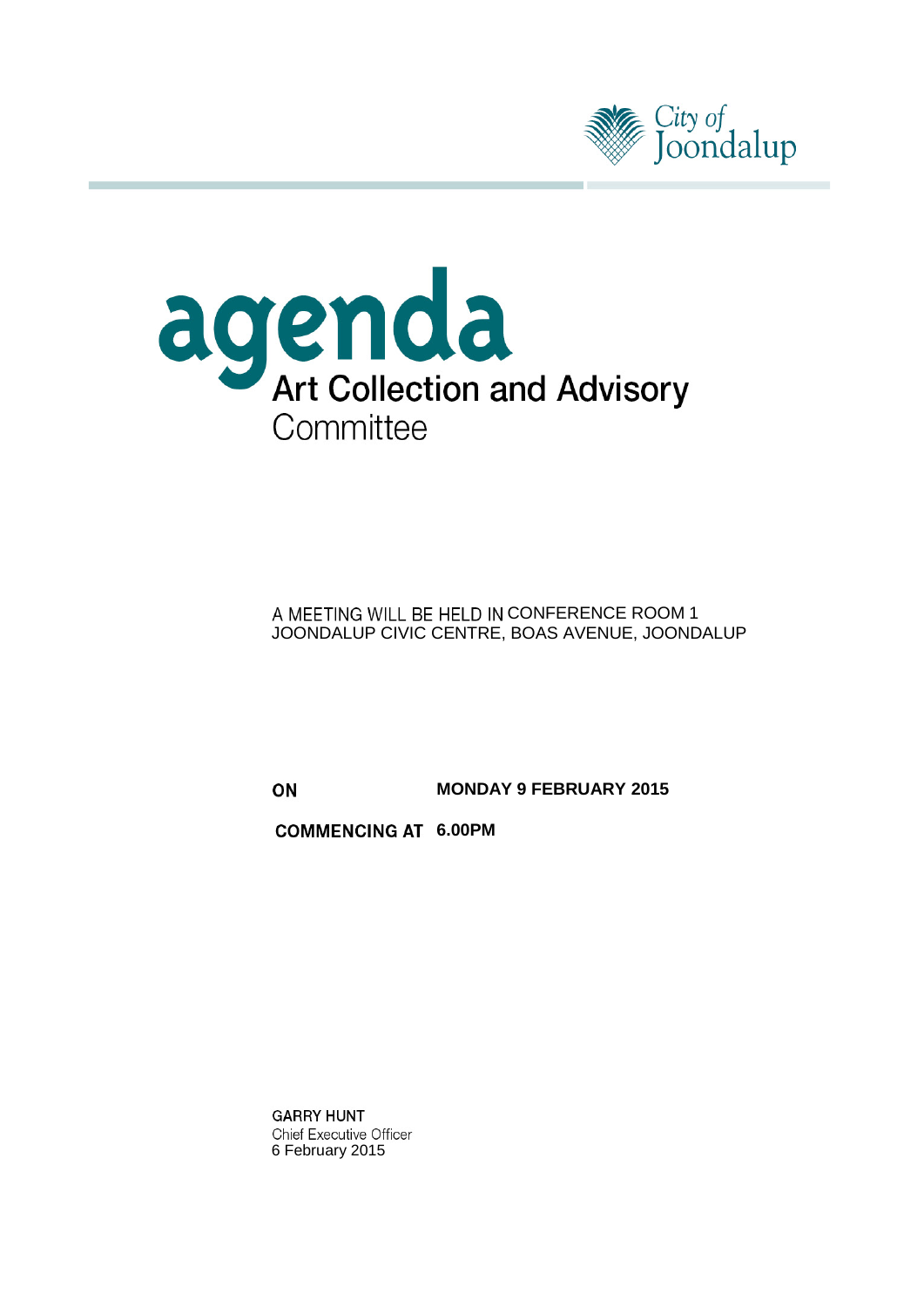# **PROCEDURES FOR PUBLIC QUESTION TIME**

The following procedures for the conduct of Public Question Time were adopted at the Council meeting held on 19 November 2013:

#### **Questions asked verbally**

- 1 Members of the public are invited to ask questions at Committee Meetings.
- 2 Questions asked at an Ordinary Committee meeting must relate to a matter that affects the City of Joondalup. Questions asked at a Special meeting of the Committee must relate to the purpose for which the meeting has been called.
- 3 A register will be provided for those persons wanting to ask questions to enter their name. Persons will be requested to come forward in the order in which they are registered, and to give their name and full address.
- 4 Public question time will be limited to two minutes per member of the public, with a limit of two verbal questions per member of the public.
- 5 Statements are not to precede the asking of a question during public question time. Statements should be made during public statement time.
- 6 Members of the public are encouraged to keep their questions brief to enable everyone who desires to ask a question to have the opportunity to do so.
- 7 Public question time will be allocated a minimum of 15 minutes and may be extended in intervals of up to 10 minutes by resolution of the Committee, but the total time allocated for public questions to be asked and responses to be given is not to exceed 35 minutes in total. Public question time is declared closed following the expiration of the allocated time period, or earlier than such time where there are no further questions.
- 8 Questions are to be directed to the Presiding Member and shall be asked politely, in good faith, and are not to be framed in such a way as to reflect adversely or be defamatory on a particular Elected Member or City employee. The Presiding Member shall decide to:
	- accept or reject any question and his/her decision is final
	- nominate a member of the Committee and/or City employee to respond to the question or
	- take a question on notice. In this case a written response will be provided as soon as possible, and included in the agenda of the next Committee meeting.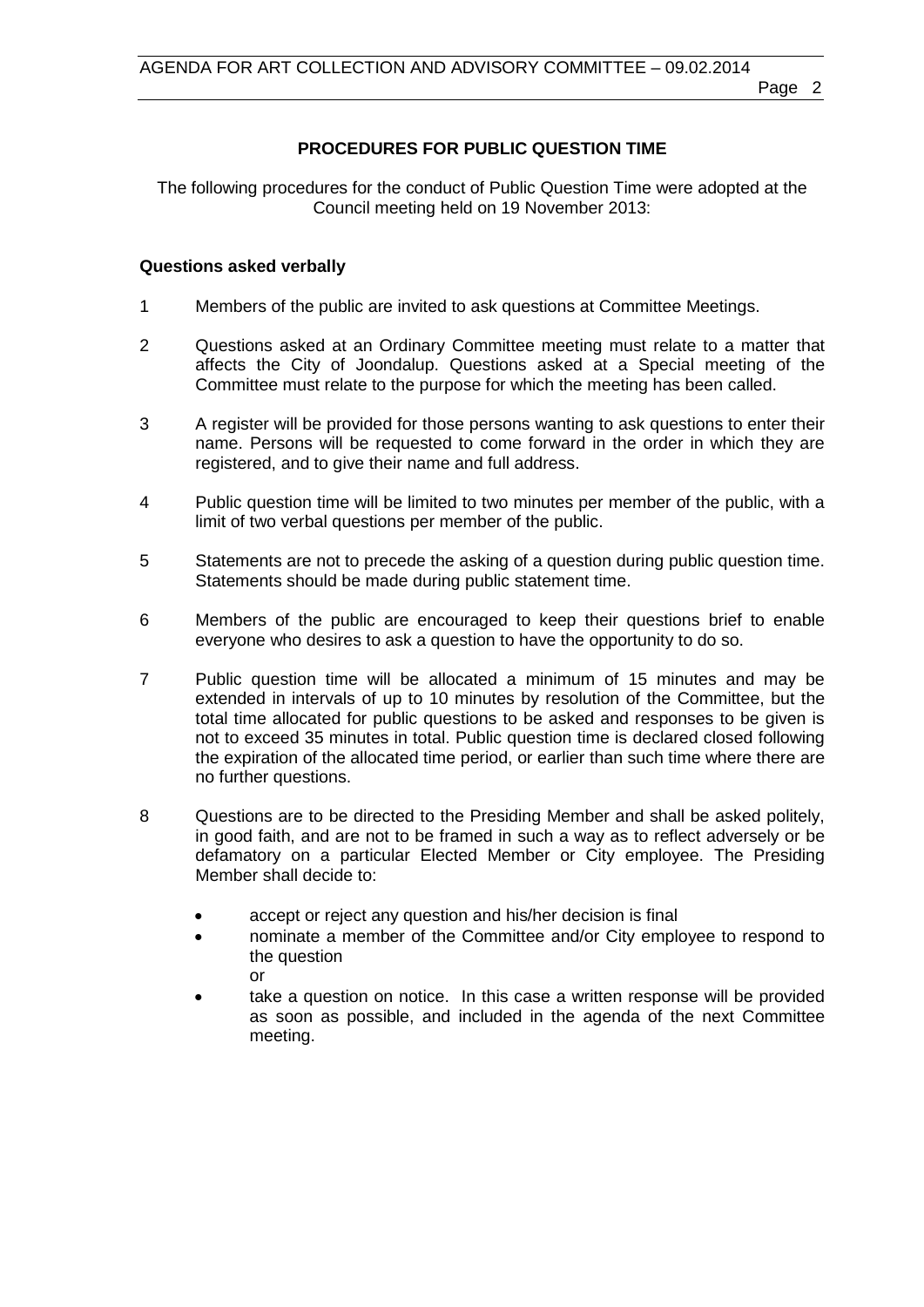- 9 Where an Elected Member is of the opinion that a member of the public is:
	- asking a question at a Committee meeting, that does not relate to a matter affecting the City or
	- making a statement during public question time,

they may bring it to the attention of the Presiding Member who will make a ruling.

- 10 Questions and any response will be summarised and included in the minutes of the Committee meeting.
- 11 It is not intended that question time should be used as a means to obtain information that would not be made available if it was sought from the City's records under Section 5.94 of the *Local Government Act 1995* or the *Freedom of Information Act 1992* (FOI Act 1992). Where the response to a question(s) would require a substantial commitment of the City's resources, the Chief Executive Officer (CEO) will determine that it is an unreasonable impost upon the City and refuse to provide it. The CEO will advise the member of the public that the information may be sought in accordance with the FOI Act 1992.

# **Questions in Writing – (Residents and/or ratepayers of the City of Joondalup only)**

- 1 Only City of Joondalup residents and/or ratepayers may submit questions to the City in writing.
- 2 Questions asked at an Ordinary Committee meeting must relate to a matter that affects the City of Joondalup. Questions asked at a Special meeting of the Committee must relate to the purpose for which the meeting has been called.
- 3 The City will accept a maximum of five written questions per City of Joondalup resident/ratepayer. To ensure equality and consistency, each part of a multi-part question will be treated as a question in its own right.
- 4 Questions lodged by 9.00am on the day immediately prior to the scheduled Committee meeting will be responded to, where possible, at the Committee meeting. These questions, and their responses, will be distributed to Elected Members and made available to the public in written form at the meeting.
- 5 The Presiding Member shall decide to accept or reject any written question and his/her decision is final. Where there is any concern about a question being offensive, defamatory or the like, the Presiding Member will make a determination in relation to the question. Questions determined as offensive, defamatory or the like will not be published. Where the Presiding Member rules questions to be out of order, an announcement to this effect will be made at the meeting, including the reason(s) for the decision.
- 6 The Presiding Member may rule questions out of order where they are substantially the same as questions previously submitted and responded to.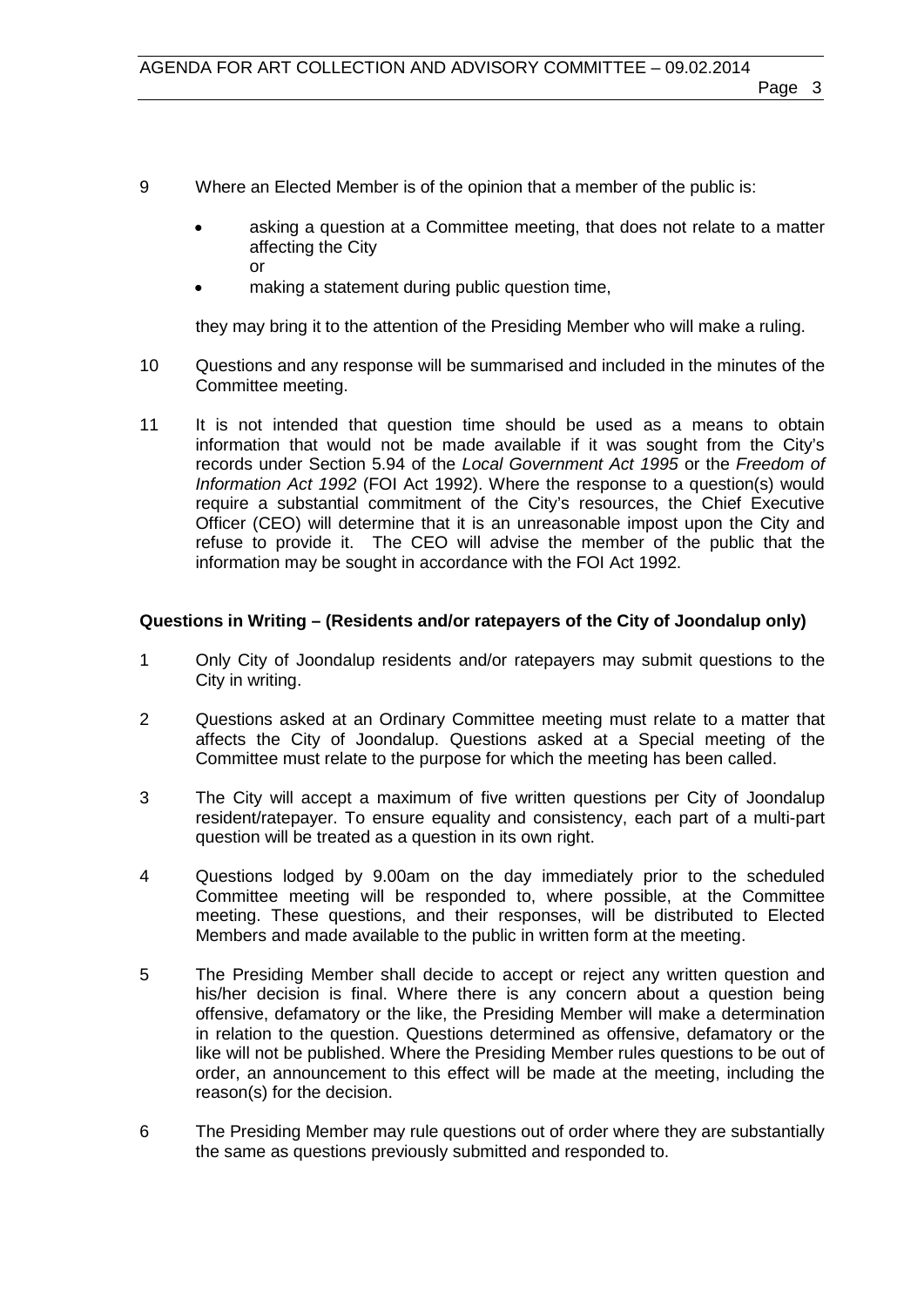- 7 Written questions unable to be responded to at a Committee meeting will be taken on notice. In this case, a written response will be provided as soon as possible and included on the agenda of the next Committee meeting.
- 8 A person who submits written questions may also ask questions at a Committee meeting and questions asked verbally may be different to those submitted in writing.
- 9 Questions and any response will be summarised and included in the minutes of the Committee meeting.
- 10 It is not intended that question time should be used as a means to obtain information that would not be made available if it was sought from the City's records under Section 5.94 of the *Local Government Act 1995* or the *Freedom of Information Act 1992* (FOI Act 1992). Where the response to a question(s) would require a substantial commitment of the City's resources, the Chief Executive Officer (CEO) will determine that it is an unreasonable impost upon the City and may refuse to provide it. The CEO will advise the member of the public that the information may be sought in accordance with the FOI Act 1992.

### **DISCLAIMER**

Responses to questions not submitted in writing are provided in good faith and as such, should not be relied upon as being either complete or comprehensive.

### **PROCEDURES FOR PUBLIC STATEMENT TIME**

The following procedures for the conduct of Public Statement Time were adopted at the Council meeting held on 19 November 2013:

- 1 Members of the public are invited to make statements, either verbally or in writing, at Committee meetings.
- 2 Statements made at an Ordinary Committee meeting must relate to a matter that affects the City of Joondalup. Statements made at a Special meeting of the Committee must relate to the purpose for which the meeting has been called.
- 3 A register will be provided for those persons wanting to make a statement to enter their name. Persons will be requested to come forward in the order in which they are registered, and to give their name and full address.
- 4 Public statement time will be limited to two minutes per member of the public.
- 5 Members of the public are encouraged to keep their statements brief to enable everyone who desires to make a statement to have the opportunity to do so.
- 6 Public statement time will be allocated a maximum time of 15 minutes. Public statement time is declared closed following the 15 minute allocated time period, or earlier than such time where there are no further statements.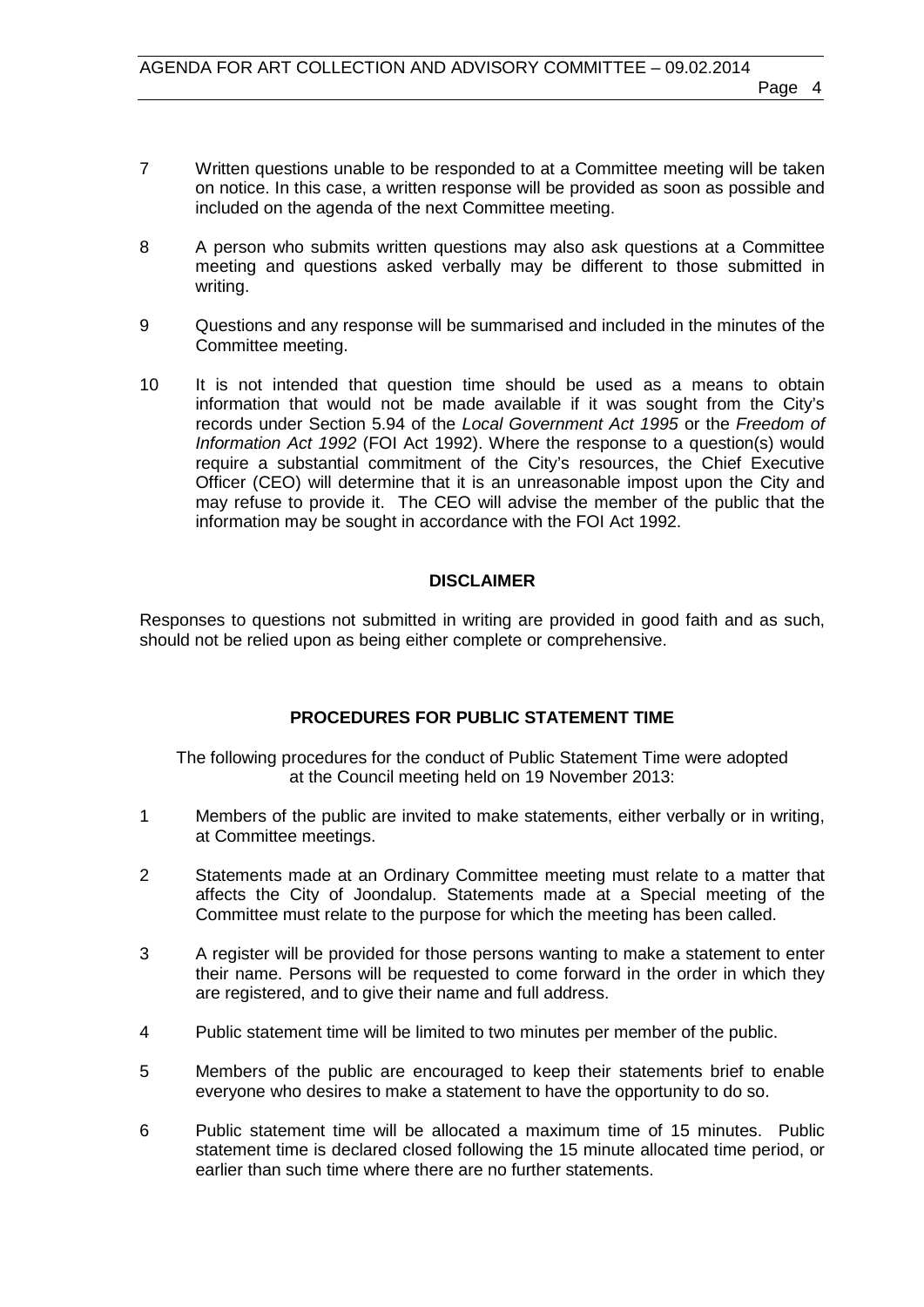- 7 Statements are to be directed to the Presiding Member and are to be made politely in good faith and are not to be framed in such a way as to reflect adversely or be defamatory on a particular Elected Member or City employee.
- 8 Where an Elected Member is of the opinion that a member of the public is making a statement at a Committee meeting, that does not relate to a matter affecting the City, they may bring it to the attention of the Presiding Member who will make a ruling.
- 9 A member of the public attending a Committee meeting may present a written statement rather than making the statement verbally if he or she so wishes.
- 10 Statements will be summarised and included in the minutes of the Committee meeting.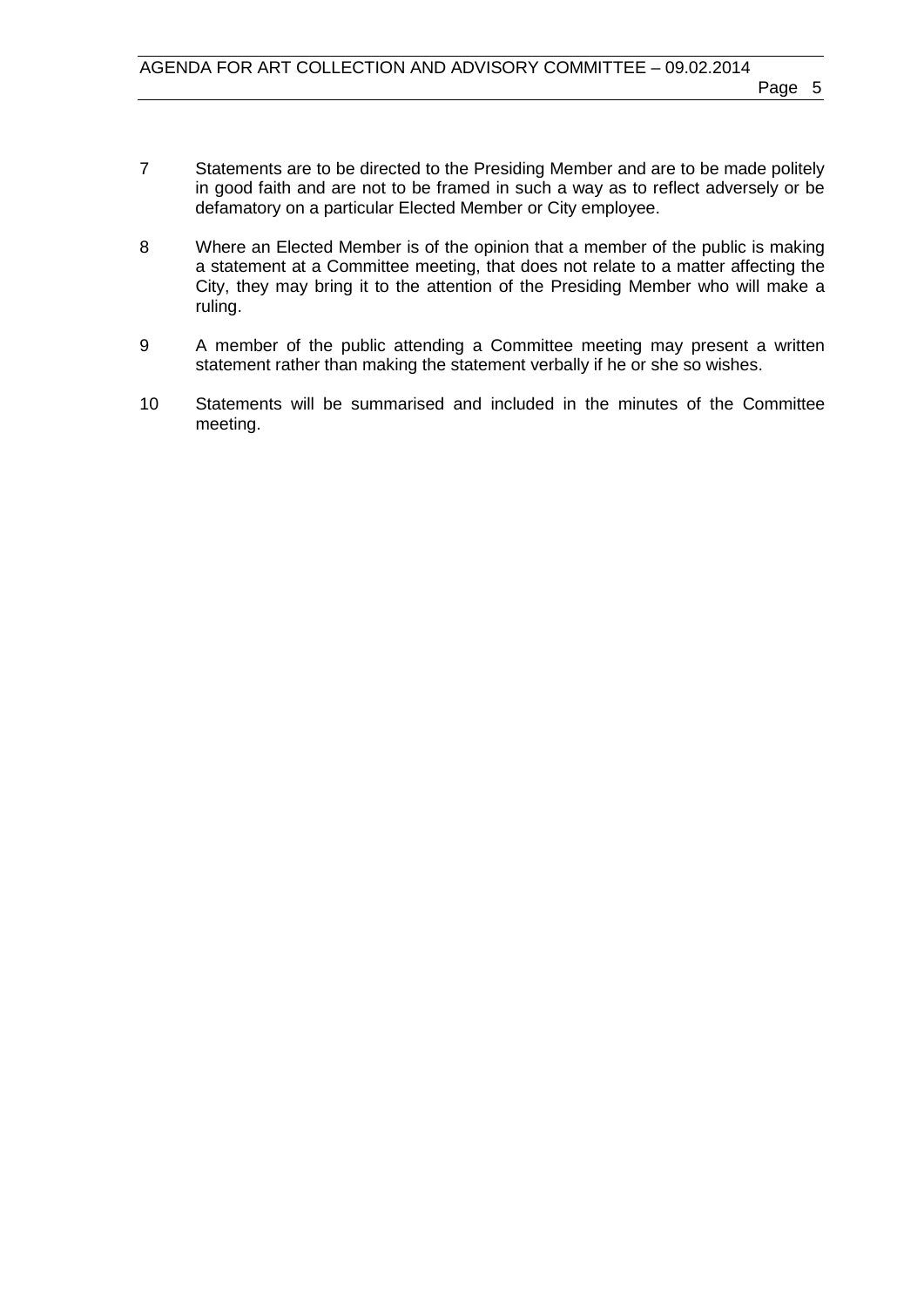# **TABLE OF CONTENTS**

| Item No.       | <b>Title</b>                                                                                                                                                              | Page No. |
|----------------|---------------------------------------------------------------------------------------------------------------------------------------------------------------------------|----------|
|                | <b>Declaration of Opening</b>                                                                                                                                             | 8        |
|                | <b>Declarations of Interest</b>                                                                                                                                           | 8        |
|                | <b>Public Question Time</b>                                                                                                                                               | 8        |
|                | <b>Public Statement Time</b>                                                                                                                                              | 8        |
|                | Apologies/Leave of absence                                                                                                                                                | 8        |
|                | <b>Confirmation of Minutes</b>                                                                                                                                            | 9        |
|                | by the<br>Presiding<br><b>Member</b><br>without<br><b>Announcements</b><br>discussion                                                                                     | 9        |
|                | Identification of matters for which the meeting may be<br>closed to the public                                                                                            | 9        |
|                | <b>Petitions and deputations</b>                                                                                                                                          | 9        |
|                | <b>Reports</b>                                                                                                                                                            | 10       |
| $\mathbf{1}$   | Composition of the Community Invitation Art Award Judging<br>Panel - [35613]                                                                                              | 10       |
| $\overline{2}$ | Review of Potential Inside-Out Billboard Locations Within the<br>City of Joondalup City Centre Including Referred Location -<br>Pump House at Central Park West - [35613] | 17       |
| 3              | Adoption of Meeting Dates 2015 – Art Collection and Advisory<br>Committee - [35613]                                                                                       | 26       |
|                | <b>Urgent Business</b>                                                                                                                                                    | 30       |
|                | Motions of which previous notice has been given                                                                                                                           | 30       |
|                | <b>Requests for Reports for future consideration</b>                                                                                                                      | 30       |
|                | <b>Closure</b>                                                                                                                                                            | 30       |
|                |                                                                                                                                                                           |          |

# **Note:**

Clause 15.10 of the City's *Meeting Procedures Local Law 2013* states:

*This local law applies generally to committee meetings except for clause 7.1 in respect of members seating and clause 7.8 in respect of limitation on members speaking.*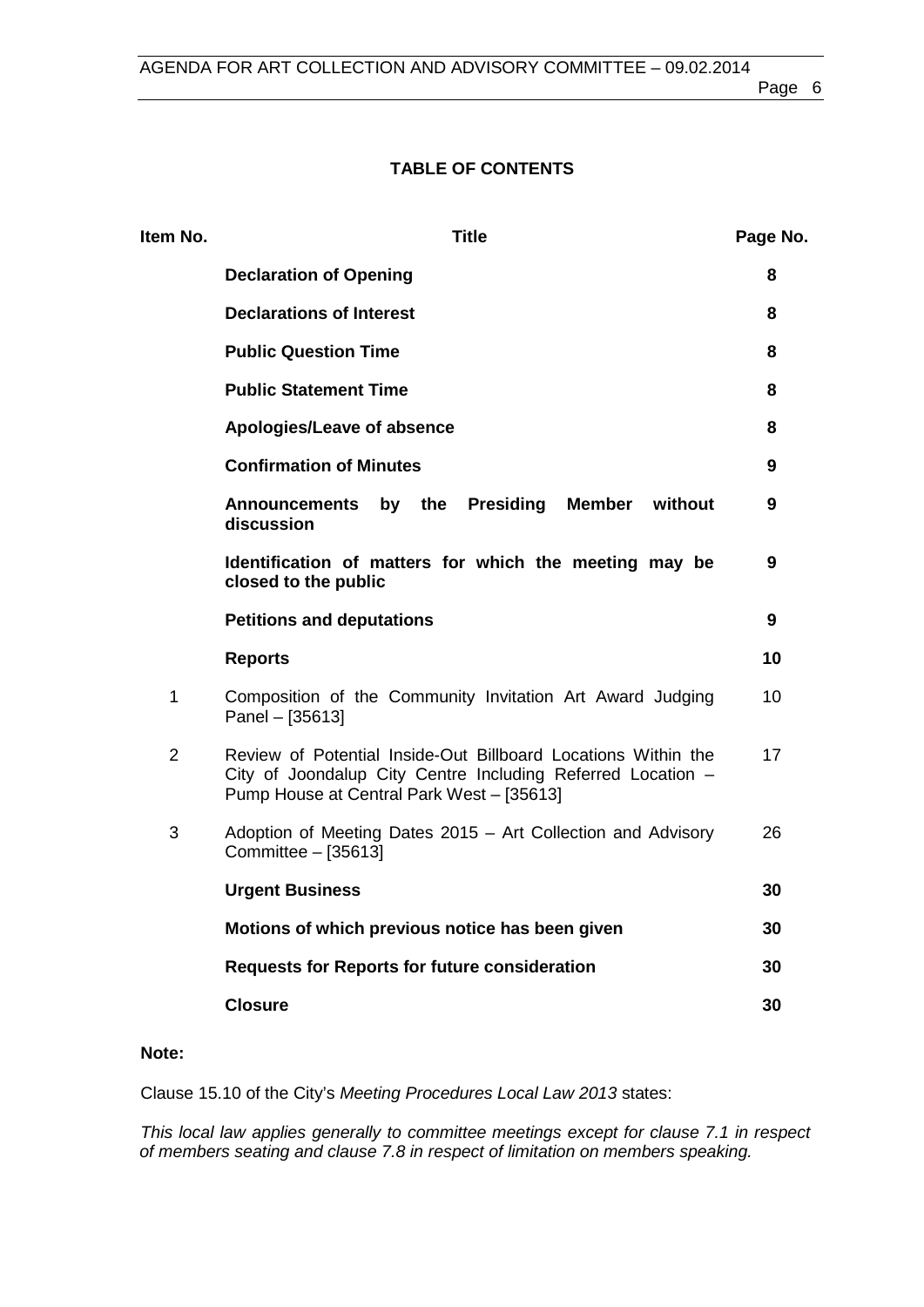# **CITY OF JOONDALUP**

Notice is hereby given that a meeting of the **Art Collection and Advisory Committee** will be held in Conference Room 1, Joondalup Civic Centre, Boas Avenue, Joondalup on **Monday 9 February 2015** commencing at **6.00pm.**

GARRY HUNT Chief Executive Officer (Secure 2015)<br>The Security 2015 of February 2015 6 February 2015

# **AGENDA**

#### **Committee Members (8)**

#### **Committee Members Deputies**

Cr Liam Gobbert *Presiding Member* Cr Geoff Amphlett, JP Mayor Troy Pickard **Cr John Chester Cr Brian Corresponding Cr Brian Corresponding Cr Brian Corresponding Cr Brian Corresponding Cr Brian Corresponding Cr Brian Corresponding Cr Brian Corresponding Cr Brian Corresponding Cr Brian Correspondin** Cr Kerry Hollywood *Deputy Presiding Member* Cr Tom McLean, JP Cr Christine Hamilton-Prime<br>Cr Teresa Ritchie. JP Cr Russ Fishwick, JP<br>Cr Sam Thomas Cr Philippa Taylor Director Corporate Services

#### **Quorum for Meetings (4):**

The quorum for a meeting is to be at least 50% of the number of offices (whether vacant or not) of members of the committee.

#### **Simple Majority:**

A simple majority is to be more than 50% of those members present at the meeting.

#### **Absolute Majority (5):**

An absolute majority vote is to be more than 50% of the number of offices (whether vacant or not) of the committee.

#### **Casting Vote:**

In the event that the vote on a motion is tied, the presiding member must cast a second vote.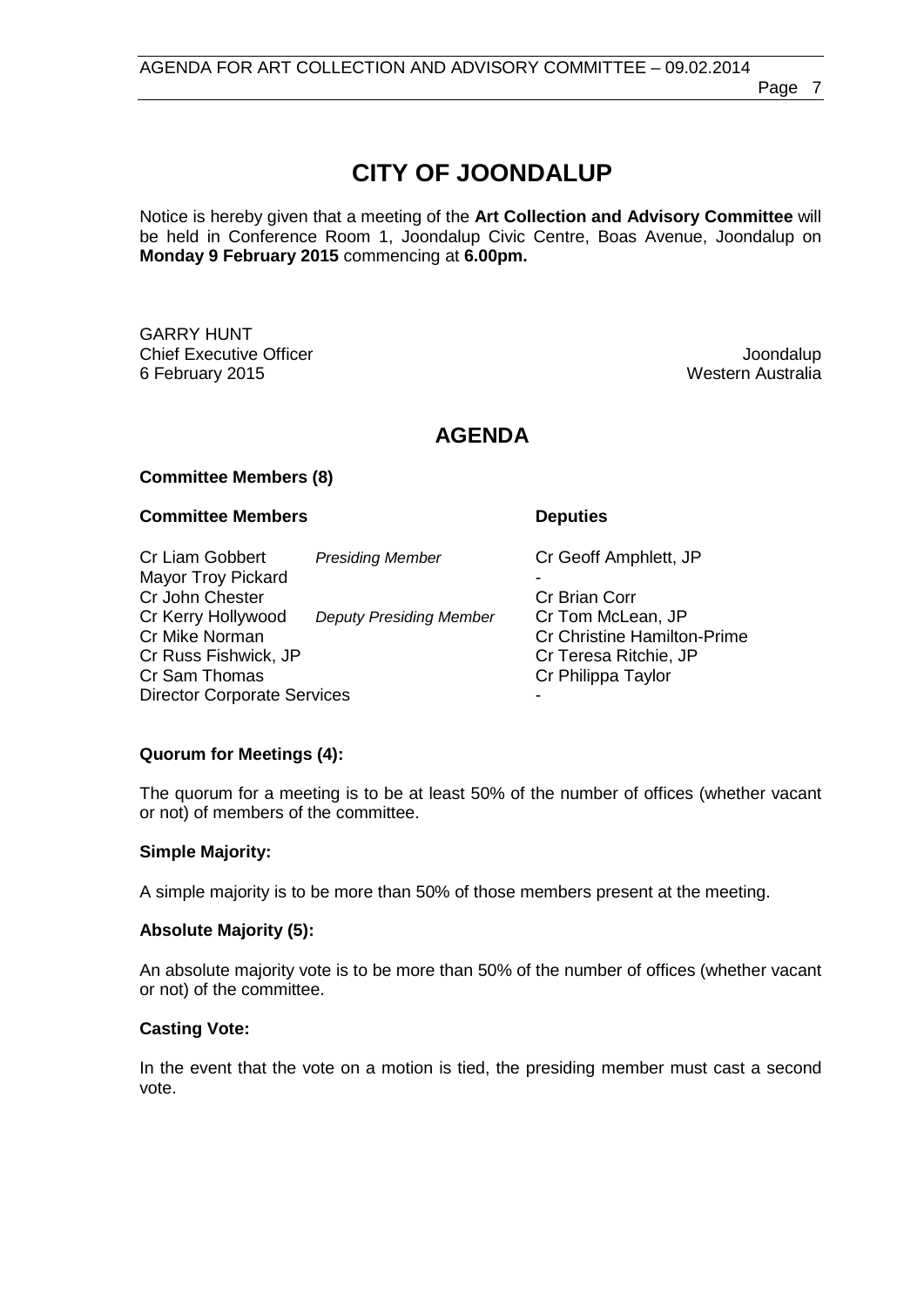### *Terms of Reference*

*To:*

- *approve art acquisitions within the available adopted budget funds*
- *develop and maintain a visual art collection of significance and repute that reflects the cultural aspirations of the City of Joondalup and its expressed goals and policies*
- *build an art collection of appreciating financial value, which constitutes a sound investment for the City*
- *collect works of visual art of demonstrable excellence by artists of significance, consistent with the perceived developments in West Australian contemporary art*
- *collect and commission selectively works of art which enhance the existing Collection and which foster an understanding, enjoyment and appreciation of the visual arts among the broader community and members of the general public*
- *review the criteria established to determine the award winners*
- *perform an oversight role in relation to the strategic direction of the City's Community Art Exhibition and Invitational Art Award.*

# <span id="page-7-0"></span>**DECLARATION OF OPENING**

# <span id="page-7-1"></span>**DECLARATIONS OF INTEREST**

<span id="page-7-2"></span>**PUBLIC QUESTION TIME**

### <span id="page-7-3"></span>**PUBLIC STATEMENT TIME**

### <span id="page-7-4"></span>**APOLOGIES/LEAVE OF ABSENCE**

### **Leave of Absence previously approved**

Cr Mike Norman 1 – 10 February 2015 inclusive; 21 – 28 March 2015 inclusive.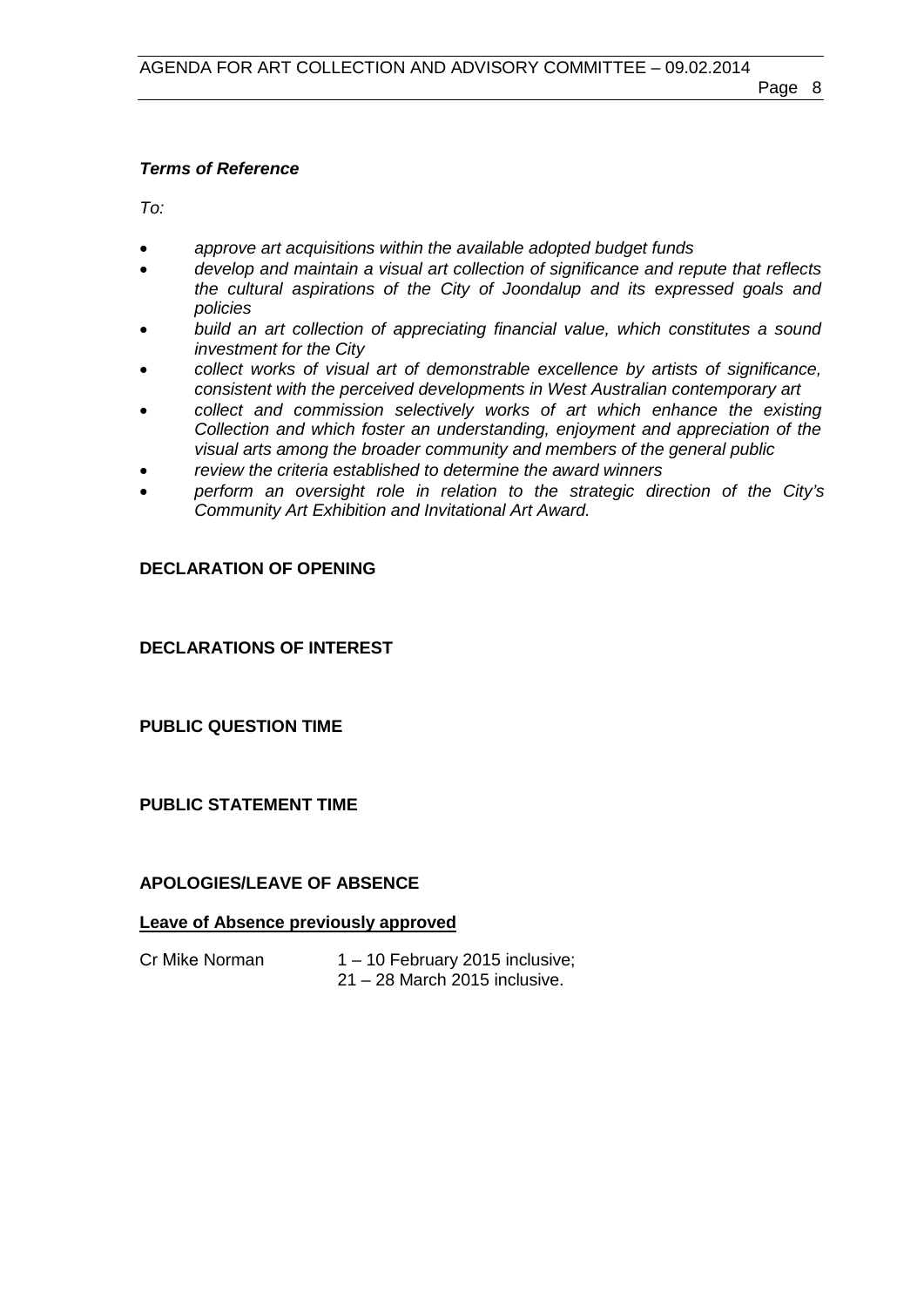#### <span id="page-8-0"></span>**CONFIRMATION OF MINUTES**

MINUTES OF THE ART COLLECTION AND ADVISORY COMMITTEE HELD 16 OCTOBER 2014

#### **RECOMMENDATION**

**That the minutes of the meeting of the Art Collection and Advisory Committee held on 16 October 2014 be confirmed as a true and correct record.**

<span id="page-8-1"></span>**ANNOUNCEMENTS BY THE PRESIDING MEMBER WITHOUT DISCUSSION**

<span id="page-8-2"></span>**IDENTIFICATION OF MATTERS FOR WHICH THE MEETING MAY BE CLOSED TO THE PUBLIC**

<span id="page-8-3"></span>**PETITIONS AND DEPUTATIONS**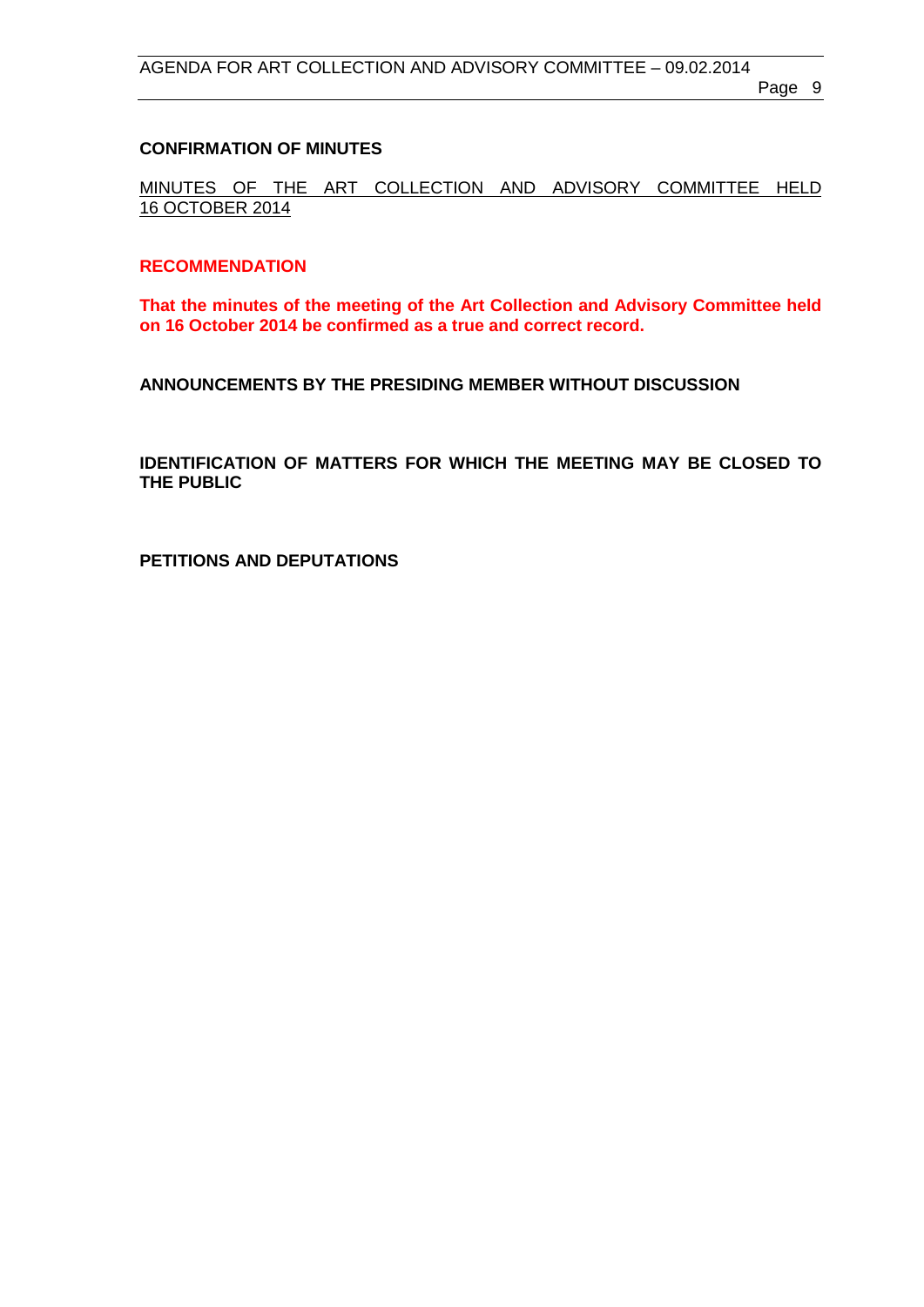#### <span id="page-9-0"></span>**REPORTS**

# <span id="page-9-1"></span>**ITEM 1 COMPOSITION OF THE COMMUNITY INVITATION ART AWARD JUDGING PANEL**

| <b>WARD</b>                           | All                                                                                                                                                                                                 |
|---------------------------------------|-----------------------------------------------------------------------------------------------------------------------------------------------------------------------------------------------------|
| <b>RESPONSIBLE</b><br><b>DIRECTOR</b> | Mr Mike Tidy<br><b>Corporate Services</b>                                                                                                                                                           |
| <b>FILE NUMBER</b>                    | 35613                                                                                                                                                                                               |
| <b>ATTACHMENT</b>                     | Nil.                                                                                                                                                                                                |
| <b>AUTHORITY / DISCRETION</b>         | Executive - The substantial direction setting<br>and<br>oversight role of Council, such as adopting plans and<br>reports, accepting tenders, directing operations, setting<br>and amending budgets. |

#### **PURPOSE**

For Council to consider amending the composition of the Community Invitation Art Award (CIAA) judging panel.

#### **EXECUTIVE SUMMARY**

The CIAA is an annual art award that recognises the practice of prominent Western Australian professional contemporary artists.

With an acquisitive prize of \$7,000, the overall winning art work becomes part of the City of Joondalup Art Collection. There is also currently a Popular Choice Award of \$2,000 for the artwork that receives most votes by members of the community voting for their favourite artwork.

The CIAA format involves a callout for expressions of interest (EOI) from Western Australian artists. A panel of three independent arts industry professionals assesses the EOI's received and creates a shortlist of up to 15 artists who are each invited to create a series of three artworks for exhibition.

Once the artworks are exhibited, an independent judging panel of three arts industry professionals assesses the artworks and makes the awards.

This report responds to the Art Collection and Advisory Committee's (ACAC) request to consider adding a member of the public to the CIAA judging panel. It is recommended not to add a member of the public to the CIAA judging panel on account of the high degree of expertise required for this role.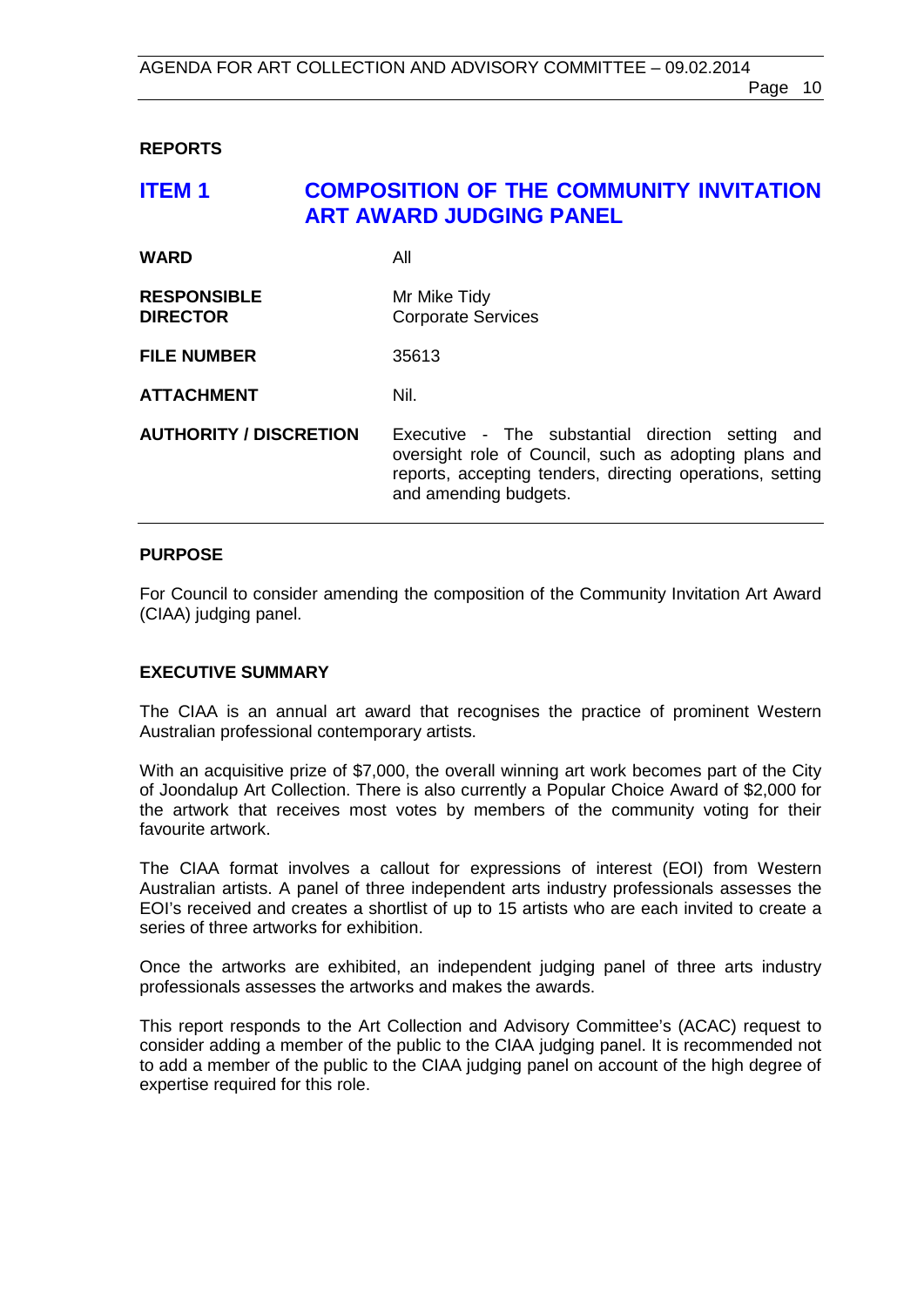#### **BACKGROUND**

The CIAA (formerly the Invitation Art Award) is an acquisitive art award and exhibition that entered its 17th year in 2014. The CIAA was established by Council at its meeting held on 20 November 2012 (CJ249-11/12 refers), following a review of the former Invitation Art Award (IAA).

This review covered a number of aspects of the former IAA, including a review of the selection and judging panels. At its meeting held on 19 February 2013 (CJ020-02/13 refers), Council resolved that no representation of the City or the elected Council should serve on either the selection and/or the judging panels. This position was established by the ACAC agreeing that the selection of the exhibition artists and judging of the artworks needed to be external to the City with a high degree of expertise from the visual arts industry.

The award recognises the practice of prominent professional Western Australian artists and provides the Joondalup community with an opportunity to engage with contemporary visual art at a professional level.

It offers an acquisitive cash prize of \$7,000 (previously \$15,000 as the IAA) and a total prize pool of \$15,000. There is currently a Popular Choice Award of \$2,000 for the artwork that receives most votes by members of the community voting for their favourite artwork.

The CIAA format involves a callout for EOI and a panel of three independent arts industry professionals who assess the EOI's received and create a shortlist of up to 15 artists. These artists are invited to create a series of three artworks for exhibition. Once the artworks are exhibited, an independent judging panel of three arts industry professionals assess the artworks and make the awards.

At its meeting held on 14 October 2014, the ACAC requested a report considering adding a member of the public to the CIAA judging panel.

### **DETAILS**

#### The City of Joondalup Art Collection

The City's Art Collection currently houses 232 artworks, with a focus on Western Australian contemporary art. The collection is comprised of a range of media including painting, sculpture, drawing, ceramic, print, photography, digital media and textile.

The judges engaged for the CIAA are qualified to assess and select work that represents the best standards of contemporary art in Western Australia while also considering the requirements of the City of Joondalup Art Collection.

There are selection criteria for acquiring art into the collection to guide the way that acquisitions are made and ensure that the integrity of the collection is maintained in terms of financial and cultural value.

Each of the recommended artworks must meet the following selection criteria:

- Is a quality example that will be a significant addition to the art collection.
- Enhances the current scope of the City of Joondalup Art Collection.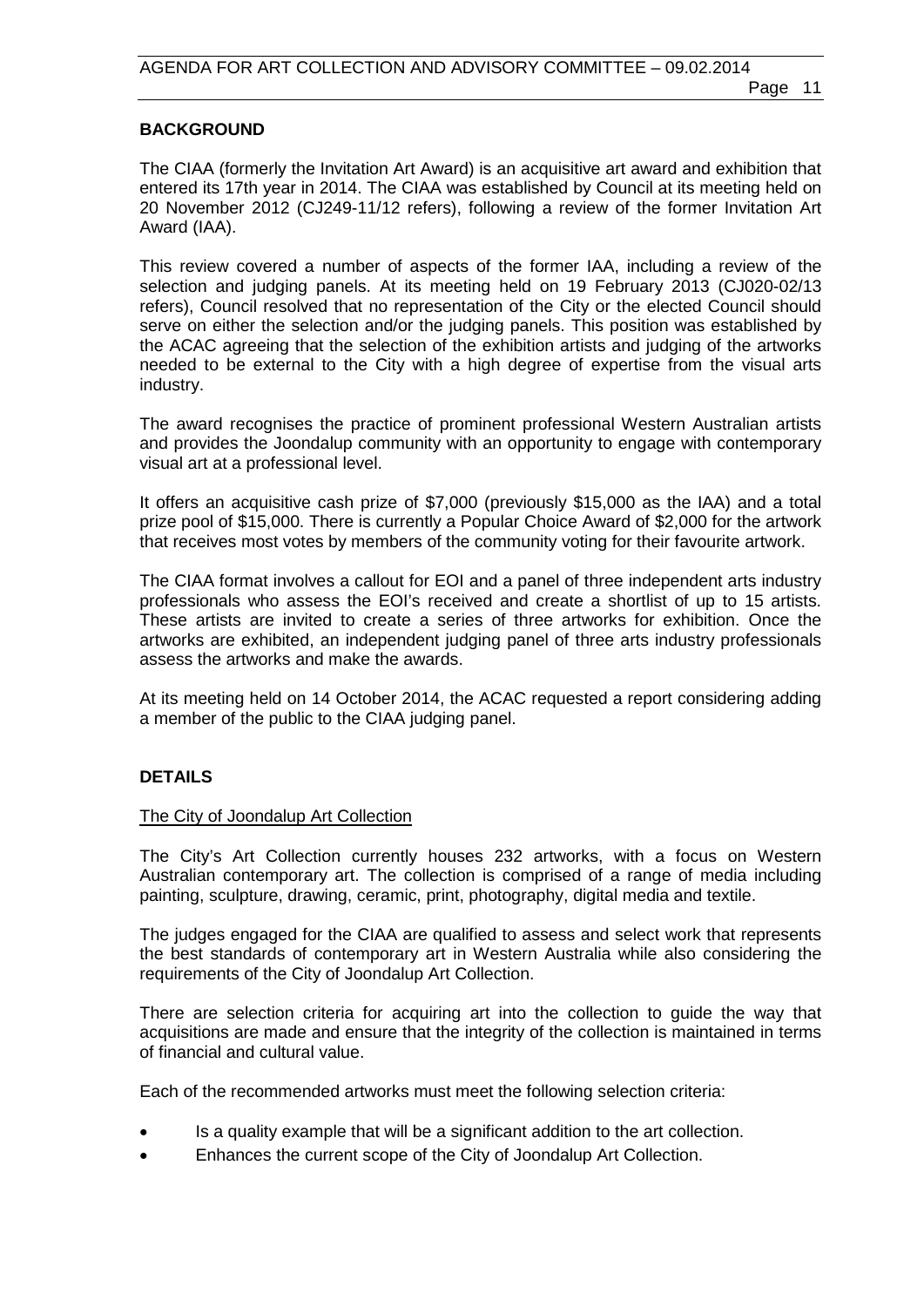- Is an unconditional donation, purchase or lease which has valid and clearly verifiable legal title.
- Has the capacity to be displayed in a Council building or other appropriate space without hindrance to public access or safety.
- Has the necessary resources allocated to resolve all foreseeable issues related to conservation, presentation and storage, as part of the acquisition.
- Is quality artwork by a contemporary Western Australian artist.
- Represents a significant period, occasion or initiatives in the evolution of the City.
- Represents the artistic practice of a Western Australian artist (or artist residing in Western Australia) who has received acclaim for their work locally, nationally or internationally.
- Strengthens and adds to an existing series of works.
- Builds on identifiable themes within the whole Collection.

#### National Association of Visual Arts Code of Practice

The City of Joondalup follows the National Association of Visual Arts (NAVA) Code of Practice for the Professional Australian Visual Arts, Craft and Design (the Code) when engaging selection panel and judging panel members for both of the City's two major art awards, the Community Art Exhibition (CAE) and the Community Invitation Art Award.

NAVA, as the Australian national peak body for the visual and media arts, craft and design sector, provides a set of practical and ethical guidelines and sets and monitors adherence to best practice standards.

The CIAA selection panel members and judges are carefully considered and invited based on their professional experience, knowledge of contemporary art on a local, national and international level and their knowledge of the Western Australian arts industry, artists and of major Western Australian public art collections including the City of Joondalup Collection.

A role on the CIAA judging panel has a direct impact on the Art Collection with regard to the winning artwork that needs to be selected carefully with consideration to its place in the City's Art Collection.

Qualified art industry professionals have a comprehensive understanding of art materials, genres and methodologies. They are able to recognise work that is archival and suitable for collecting, and they can also recognise art that will have value and meaning in the long term. It can take years of study to recognise and appreciate the physical qualities of an artwork that are not immediately apparent to a person without such education.

Art awards are competitive and a strong judging panel ensures that the organiser and the exhibition personnel are protected against criticism or negative opinions of entrants and audience members. Reputable judging panels are recognised within the industry as an important way to maintain transparency and promote a best practice model at all times.

In rare circumstances, organisers and judges may reject or censor artworks that violate laws in relation to obscenity, libel, defamation, sedition, breach of Indigenous or other cultural protocols, invasion of privacy, or breach of copyright. In such cases, the judges are called upon to exercise judgement. Their own professional standing and reputation must be used in these cases and a person without a technical background is not necessarily equipped with the knowledge, social standing, and experience to handle such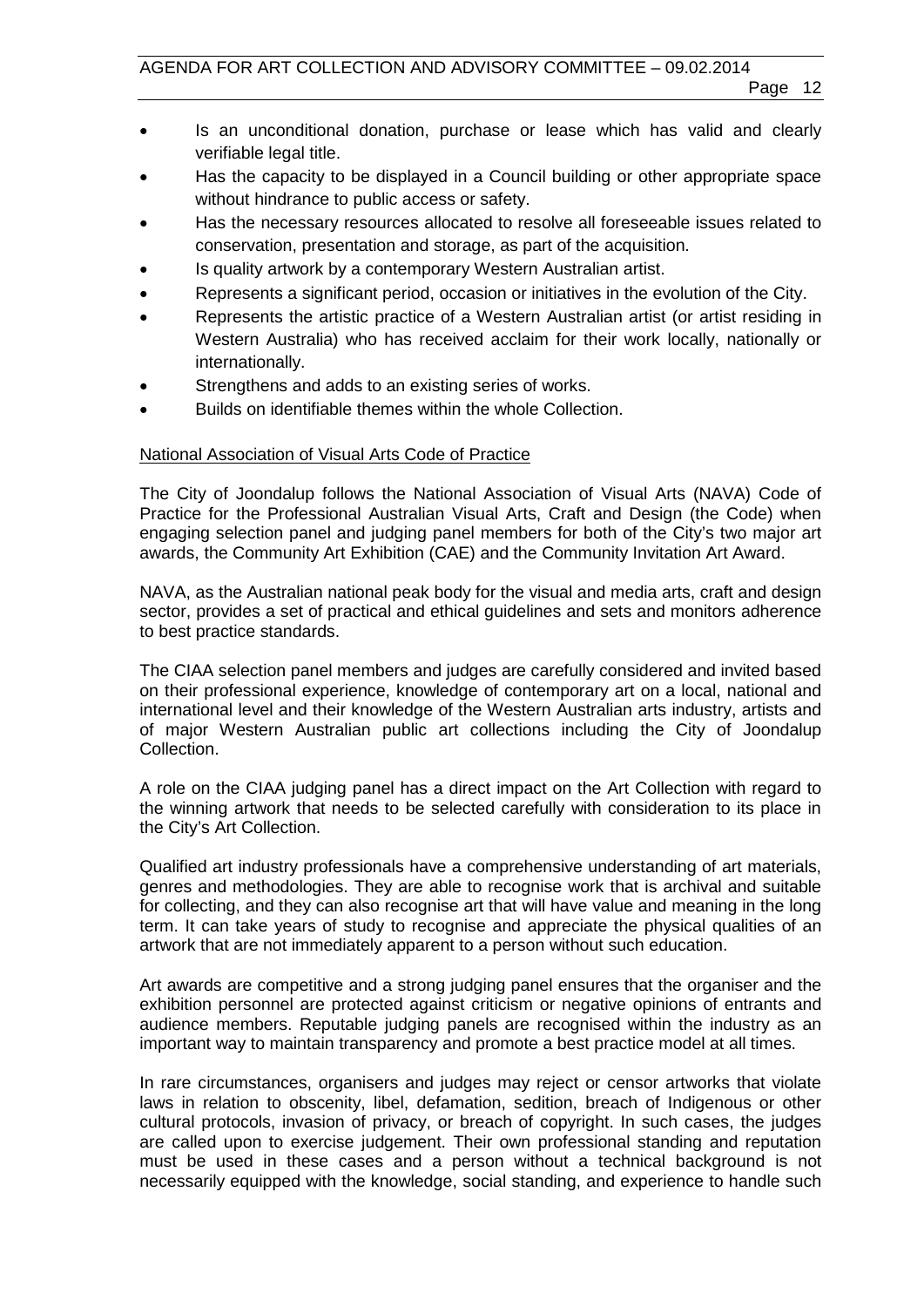situations. Judges accept the job understanding that their professional reputation may be under scrutiny or criticism and with confidence that they have adequate understanding of cultural matters.

Within the arts industry, inviting an unqualified person to contribute to decisions relating to the awarding of artists and acquiring artwork is not adhering to the best industry practice and standards which could have consequences for the reputation of the CIAA and the City of Joondalup within the Western Australian and national arts industry.

#### Professional reputation of the CIAA

The CIAA has an excellent reputation as a major Western Australian art award, therefore, it is important to consider the consequences and impact changes to the format of the prize and the judging panel will have.

Professional artists will usually only enter competitions where best practice is followed, and where they trust that their work will be viewed and assessed by professionals.

Introducing unqualified members to the panels may undermine the value of the award and could have a negative impact on the quality and quantity of entrants.

The NAVA Code of Practice states: "The quality of the judge or judges says a lot about the event and can attract participation by artists and craft practitioners who wish to bring their work to the attention of gallery directors, curators, arts writers and reviewers."

#### Other contributions by the judging panel

Selection and judging panel members are often very generous with their time, and their contribution is something of great value to the City.

The judges will often provide the City's arts officers with additional text and comments that can be used on didactic panels, catalogue essays, and marketing material. They will present a speech at the opening event, or give other useful advice, and add weight to other projects and ideas outside of the award.

The presence of arts industry professionals in the Joondalup community ensures that there are opportunities for networking with the greater Perth arts industry and the local Joondalup arts community.

The continuous annual visits by professionals from other institutions also keeps the City involved and active in the wider Perth arts and culture community, and helps the City to maintain a good reputation.

#### Popular Choice Award

The CIAA currently awards a Popular Choice Award category with a prize total of \$2,000. During the course of the exhibition, members of the community vote for their favourite artwork and the artist who receives the most votes wins the category and is awarded the prize money.

The intent of this award was to allow the public to determine which in their opinion was the most popular of the artwork displays as part of the CIAA.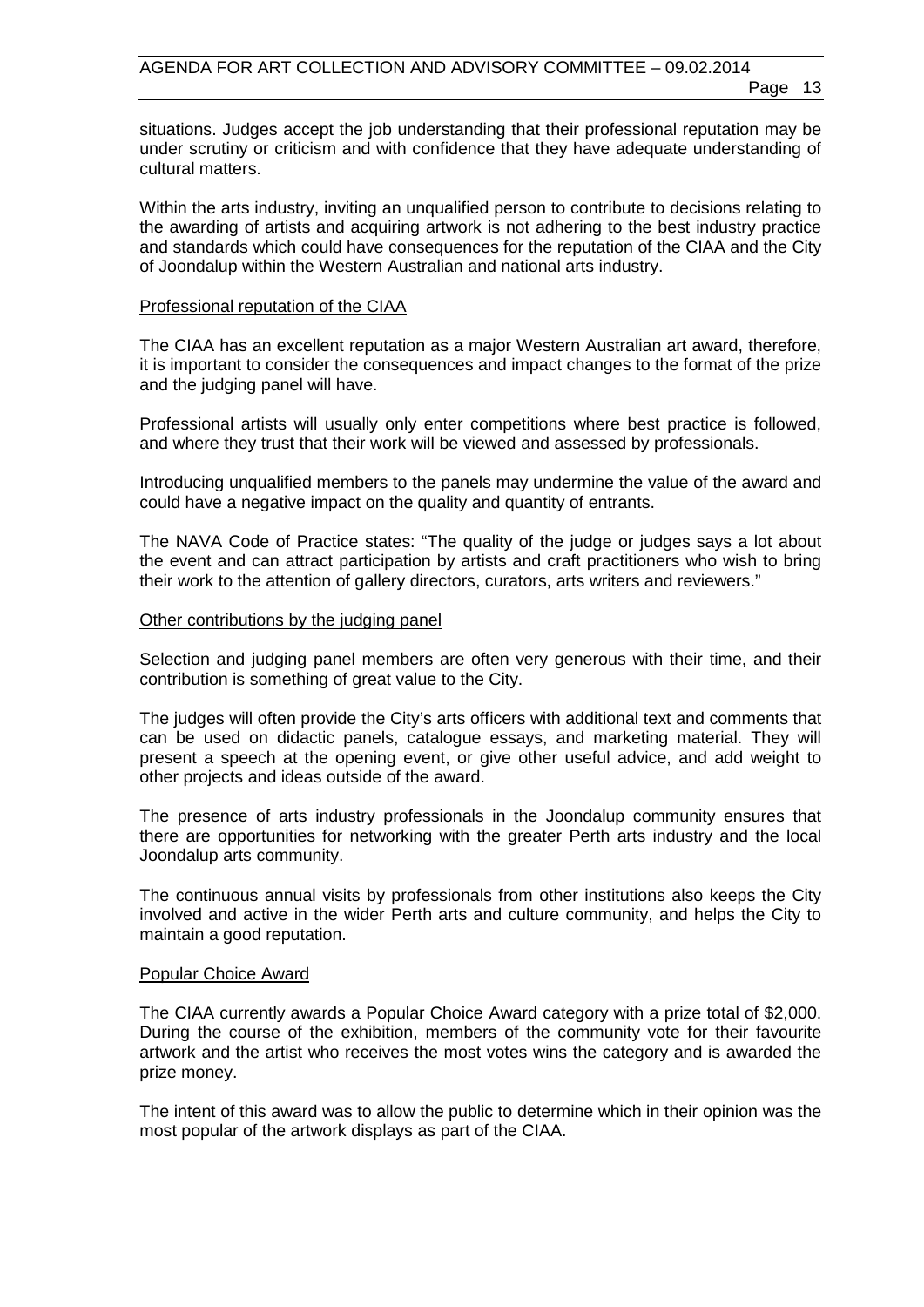#### Art award pre-selection and judging formats in Western Australia

The standard format for the pre-selection process in other comparable Western Australian art awards is that of a selection panel with either external arts industry professionals (who review all entries and shortlist the number to be considered for the exhibition and judging) or a panel comprised of a curator supported by knowledgeable staff. The standard format for the judging process in other comparable Western Australian art awards is that of a judging panel of external arts industry professionals (who award the prizes).

| Award                           | Acquisitive | Overall<br>prize | Selection panel                                                         | Judging panel                                                           |
|---------------------------------|-------------|------------------|-------------------------------------------------------------------------|-------------------------------------------------------------------------|
| <b>Bankwest Art</b><br>Prize    | Yes         | \$30,000         | Curator and 2 arts<br>industry<br>professionals                         | Curator and 2<br>arts industry<br>professionals                         |
| <b>Fremantle Print</b><br>Award | Yes         | \$15,000         | Staff and curator                                                       | 3 arts industry<br>professionals                                        |
| <b>Black Swan Art</b><br>Prize  | <b>No</b>   | \$50,000         | 5 arts industry<br>professionals                                        | 3 arts industry<br>professionals                                        |
| Mid West Art<br>Prize           | <b>No</b>   | \$20,000         | Staff and curator                                                       | 3 arts industry<br>professionals                                        |
| <b>Albany Art Prize</b>         | Yes         | \$25,000         | 3 arts industry<br>professionals                                        | 3 arts industry<br>professionals                                        |
| <b>Cossack Art</b><br>Award     | Yes         | \$10,000         | Staff and curator                                                       | 2 arts industry<br>professionals                                        |
| Madorla Art<br>Award            | Yes         | \$25,000         | 2 arts industry<br>professionals and<br>one religious<br>representative | 2 arts industry<br>professionals and<br>one religious<br>representative |
| Minnawarra Art<br>Award         | <b>No</b>   | \$5000           | Staff and curator                                                       | 2 arts industry<br>professionals                                        |
| Sculptures by the<br>Sea        | <b>No</b>   | \$60,000         | 4 arts industry<br>representatives                                      | 4 arts industry<br>representatives                                      |

#### **Issues and options considered**

If the City of Joondalup was to introduce a position for a member of the public on the judging panel for the CIAA, clear criteria would need to be established.

The premise behind inviting a member of the public (the member) to be on a judging panel would also need to be made clear.

Criteria that would need to be addressed include the following:

- Who the member is representing?
- The professional background and experience required for the role.
- What kind of interest in, experience and knowledge of art would the member have?
- What framework would the person use to judge artworks if they are not an arts industry professional?
- Does the member need to be a member of the Joondalup community?
- By whom and how is the member selected?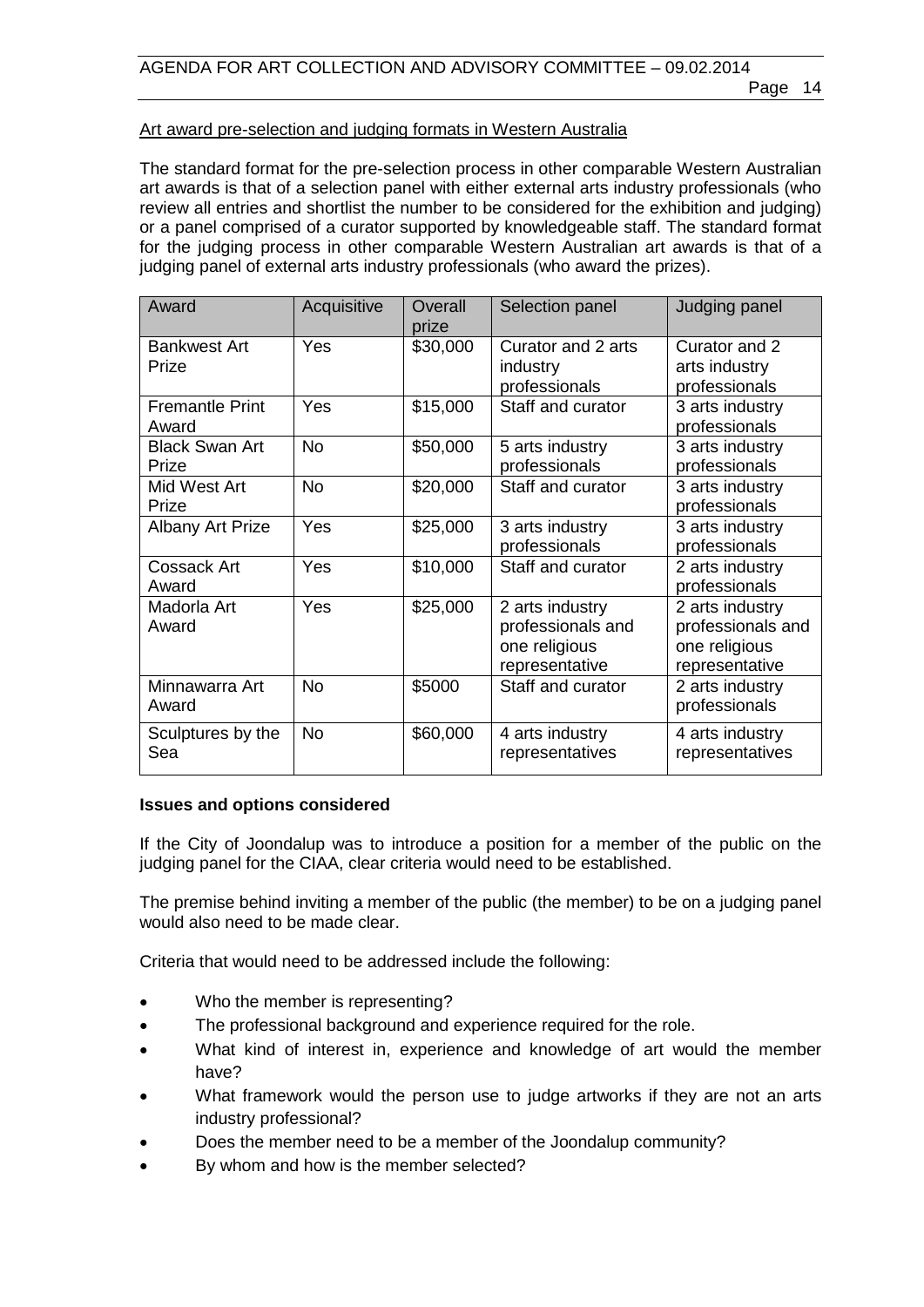The following potential issues may also need to be considered:

- Would the input by an unqualified member assist with the judging process or possibly hinder it through a lack of knowledge of the process?
- Would the member feel qualified to take part in a process driven by the experience and knowledge of Visual Art experts?

#### **Legislation / Strategic Community Plan / policy implications**

| Legislation | The ACAC and the Chief Executive Officer have been |
|-------------|----------------------------------------------------|
|             | granted delegated authority to purchase artworks   |
|             | recommended up to an amount of \$15,000 and within |
|             | budget allocations.                                |

#### **Strategic Community Plan**

| Key theme                   | Community Wellbeing.                                                                             |
|-----------------------------|--------------------------------------------------------------------------------------------------|
| <b>Objective</b>            | Cultural development.                                                                            |
| <b>Strategic initiative</b> | Invest in publicly accessible visual art that will present a<br>culturally enriched environment. |
| <b>Policy</b>               | The City's Art and Memorabilia Collection Policy.                                                |

#### **Risk management considerations**

The risks of adding artwork that is not aligned to the City's current Art Collection are as follows:

- The City's Art Collection is a specialised and curated collection. The integrity of the Collection could be jeopardised by purchasing artworks based on subjective criteria.
- The collection is building in value year on year and now represents a sizeable asset. Thus, the overall value of the Collection is of concern and this will deteriorate if not directed correctly or if 'weak' works enter the collection.

#### **Financial / budget implications**

The 2014-15 Budget has an amount of \$30,000 allocated: \$7,000 for the Overall Winner of the CIAA acquisition award, \$8,000 for the prize winner in the CIAA non-acquisitive prizes and a further \$15,000 for the City to acquire art.

| <b>Account No:</b><br><b>Budget Item:</b>                       |    | C <sub>1020</sub><br>Community<br>Invitation<br>Art<br><b>Award Acquisition</b> | <b>Account No:</b><br><b>Budget Item:</b>                       |    | C10211<br><b>Art Acquisitions</b> |
|-----------------------------------------------------------------|----|---------------------------------------------------------------------------------|-----------------------------------------------------------------|----|-----------------------------------|
| <b>Budget Amount:</b><br><b>Amount</b><br><b>Spent</b><br>Date: | to | \$7,000<br>\$7,000                                                              | <b>Budget Amount:</b><br><b>Spent</b><br><b>Amount</b><br>Date: | to | \$15,000<br>\$13,750              |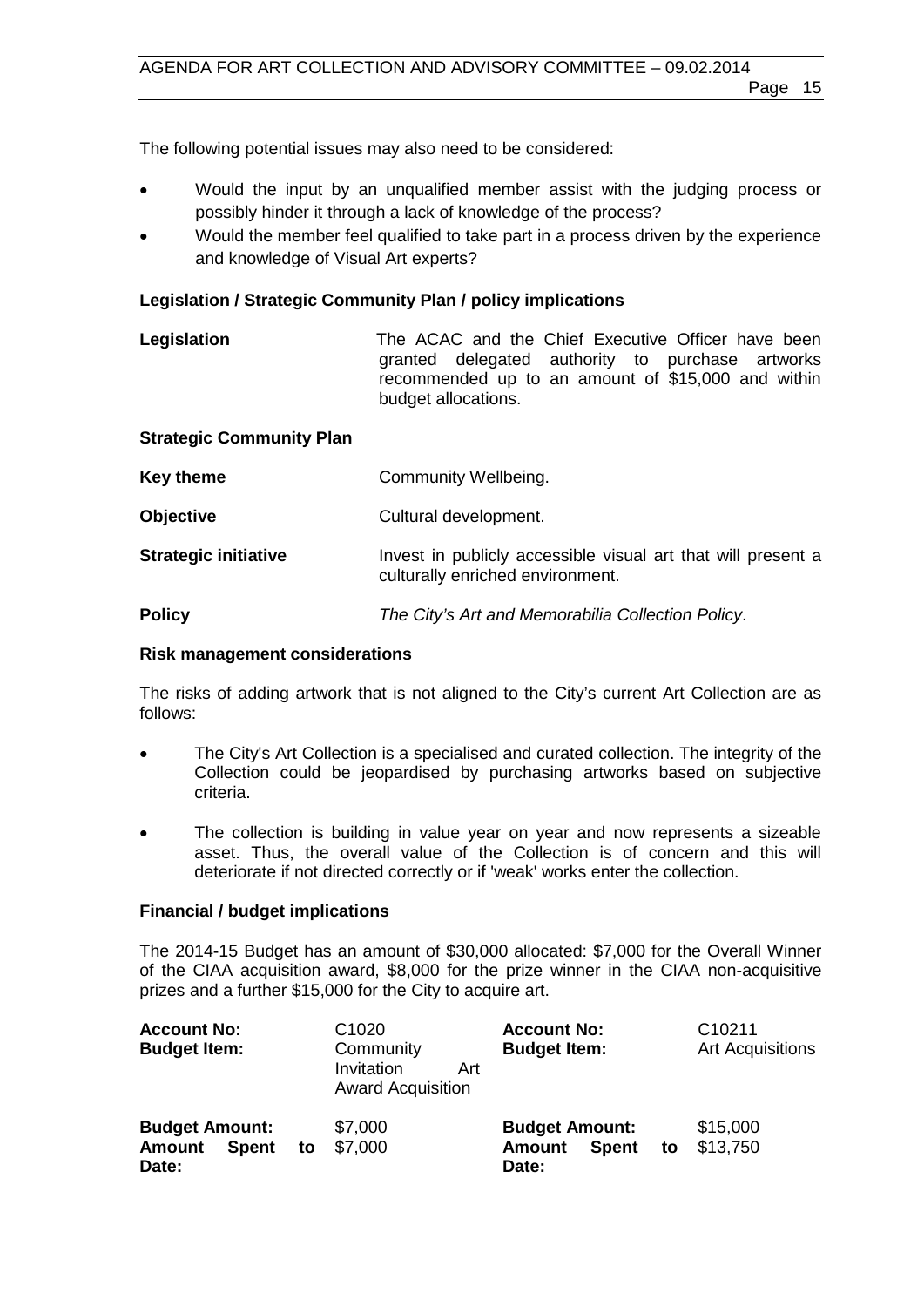| <b>Proposed Cost:</b> | \$7,000 | <b>Proposed Cost:</b> | \$TBD |
|-----------------------|---------|-----------------------|-------|
| <b>Balance:</b>       | \$0     | <b>Balance:</b>       | \$TBD |

All amounts quoted in this report are exclusive of GST.

#### **Regional significance**

The CIAA attracts entries from professional artists from across the state and is, therefore, considered to be a regional event hosted by the City. The ongoing provision of an accessible and high-calibre art event is integral to the cultural development and vibrancy of the City and for the development of visual arts within the industry of local government.

#### **Sustainability implications**

The CIAA has positive social sustainability implications for the City. The event provides enhancement of the locality and acts as a catalyst for public discussion about current social, economic and environmental issues. The CIAA physically enhances public places and the public realm by creating points of interest, animating spaces and providing beauty, character and colour to the City. It also enhances the relevance for the local community of the City's cultural position and increases the value of the City's cultural resources.

#### **Consultation**

Not applicable.

### **COMMENT**

The City of Joondalup needs to adhere to best professional practice and within the arts industry inviting an unqualified person to contribute to decisions relating to the awarding of artists and acquiring artwork is not adhering to these standards.

The benefits to the City of having a member of the public on the CIAA judging panel are not clear and there are serious considerations about how changing the award judging format impacts on the reputation of the CIAA and City of Joondalup within the arts industry and beyond.

### **VOTING REQUIREMENTS**

Simple Majority.

#### **RECOMMENDATION**

**That Council SUPPORTS maintaining the selection of the Community Invitation Art Award exhibition artists and judging of the artworks by individuals external to the City with a high degree of expertise from the visual arts industry.**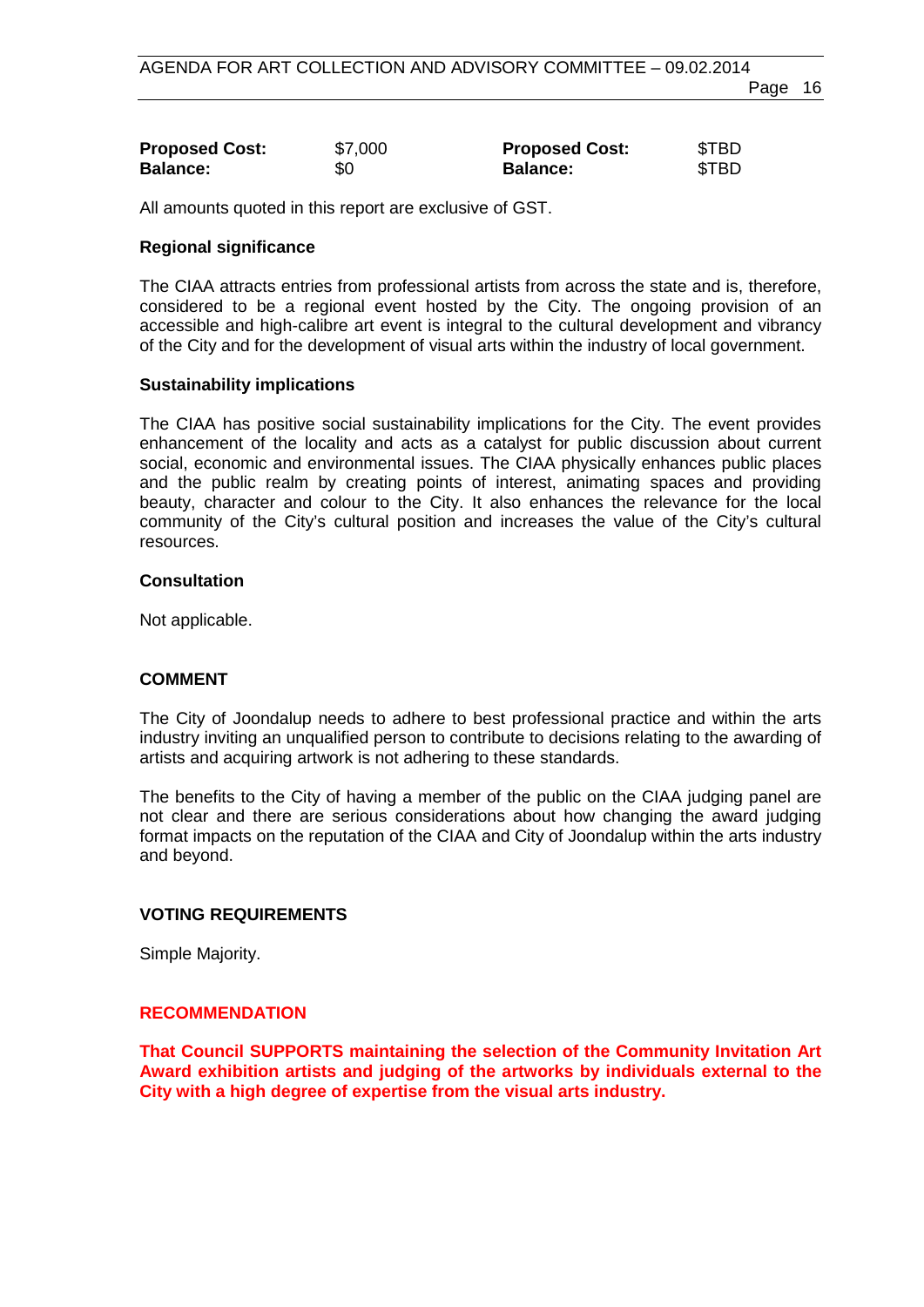# <span id="page-16-0"></span>**ITEM 2 REVIEW OF POTENTIAL INSIDE-OUT BILLBOARD LOCATIONS WITHIN THE CITY OF JOONDALUP CITY CENTRE INCLUDING REFERRED LOCATION - PUMP HOUSE AT CENTRAL PARK WEST**

| <b>WARD</b>                           | All                                                                                                                                                                                                 |
|---------------------------------------|-----------------------------------------------------------------------------------------------------------------------------------------------------------------------------------------------------|
| <b>RESPONSIBLE</b><br><b>DIRECTOR</b> | Mr Mike Tidy<br><b>Corporate Services</b>                                                                                                                                                           |
| <b>FILE NUMBER</b>                    | 35613                                                                                                                                                                                               |
| <b>ATTACHMENT</b>                     | Attachment 1<br>Proposed billboard locations                                                                                                                                                        |
| <b>AUTHORITY / DISCRETION</b>         | Executive - The substantial direction setting<br>and<br>oversight role of Council, such as adopting plans and<br>reports, accepting tenders, directing operations, setting<br>and amending budgets. |

#### **PURPOSE**

For Council to approve a new billboard location as part of the City of Joondalup Inside-Out Billboard project.

#### **EXECUTIVE SUMMARY**

This report provides information on eight sites within the City of Joondalup for consideration as potential locations for a new billboard to complement the existing location on the west side of the library building.

Potential locations were identified and initial quotes were obtained from suppliers of the necessary infrastructure.

In a report presented to the Art Collection and Advisory Committee (ACAC) in October 2014 seven locations were listed however Council requested a new report including information on another proposed site: the pump station at Central Park West Parking Station number eight, adjacent to the site of the proposed Joondalup Performing Arts and Cultural Facility. The information about this site is included in this report alongside information on options presented to date.

#### **BACKGROUND**

In March 2014, the City installed a standard 6 metre x 3 metre billboard in order to display contemporary pieces of artwork that it had commissioned. The inaugural artwork was produced by Western Australian artist Helen Smith, with the most recent and current artwork on display from Chloe Tupper.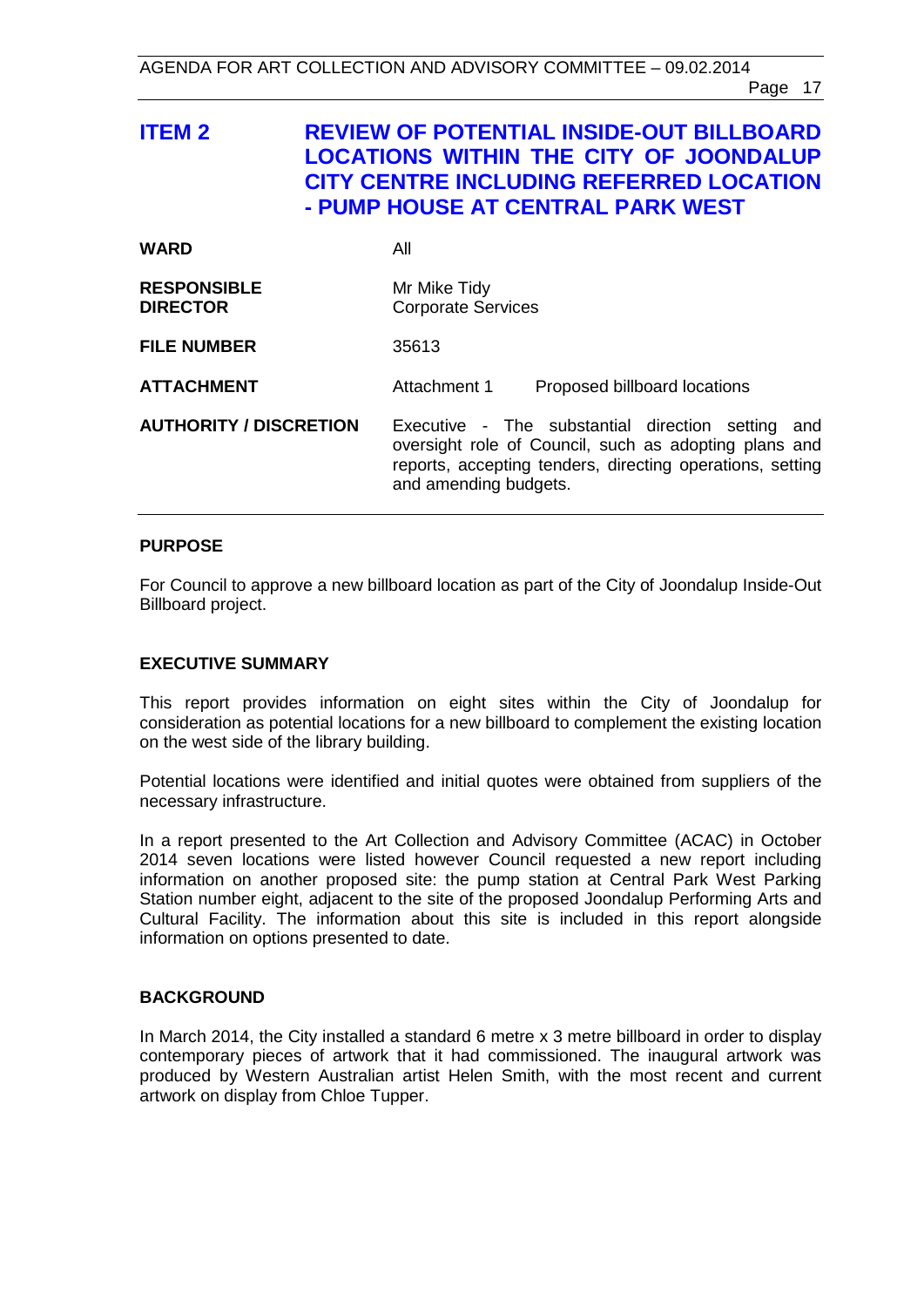Positive feedback was received for both billboard displays.

At its meeting held on 12 June 2014, the ACAC requested a report assessing the feasibility of new billboard locations for the Inside-Out Billboard project.

At its meeting held on 6 October 2014, the ACAC was presented with a report assessing the feasibility of seven new billboard locations for the Inside-Out Billboard project.

Following the meeting of the ACAC on 6 October 2014, Council at its meeting held on 21 October 2014 (CJ202-10/14 refers), further considered the matter and referred the report back to the CEO to consider the site suitability of the Central Park pump house located at the northern entrance to Central Park West Parking Station number eight.

### **DETAILS**

In assessing the suitability for billboard locations the issues considered are as follows:

- Visibility within the designated public space.
- Whether a billboard would block sight lines of vehicle traffic.
- Whether a billboard would obstruct or alter the flow of pedestrian traffic.
- Proximity to the first billboard on the City of Joondalup Library in the City Centre.
- The type of billboard structure suitable for the location (wall based, free standing, rooftop).
- The amount of site preparation and works required to install the billboard structure.
- Whether the site is owned by the City of Joondalup or private property requiring negotiation with private lease holders.

In assessing new billboard locations the following points need to be considered:

- The first billboard installed on the side of the Library uses sail track to rope the 6 metre x 3 metre canvas banner into place. For it to be possible to rotate canvas banners between sites, the other sites must also have 6 metre x 3 metre billboard frames that utilise the same sail track system.
- Canvas banners (especially facing west) begin to fade after six months, and the banner surface can begin to crack. Each banner may only be able to be displayed for six months and may need to be reprinted for future display at another site. The cost for banner printing and installation is between \$2,000 and \$4,000 depending on the location. Banners in reasonable condition can be stored and reinstalled, however, their lifespan at best would not extend beyond two displays.

This report provides a summary of the sites and the range of quotes provided by four suppliers. As they are estimated quotes, the costs may change if engineering drawings and site preparation/management are required. The quotes are to be regarded as accurate but not final.

Quotes below provide an indication of the cost of installing a billboard in the listed locations however the final quality of the quoted infrastructure would need to be assessed before committing to a supplier and to determine the final budget that would be required if a new site is approved. All costs are excluding GST.

Visual representations of billboards in the proposed sites are shown on Attachment 1 to this Report.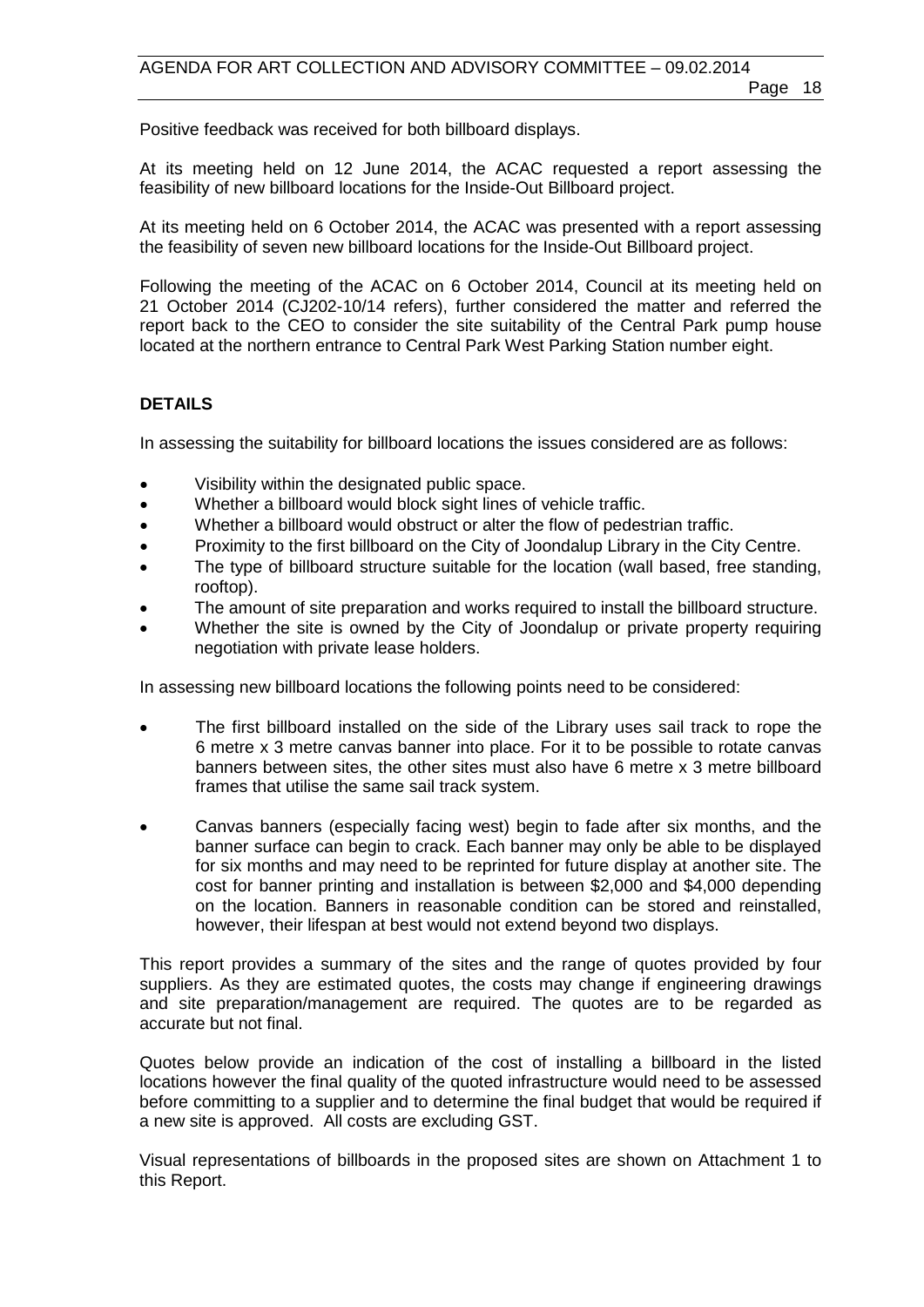#### **Issues and options considered**

Eight sites have been identified within the City Centre and are listed below. The identified sites contain a combination of freestanding, wall-based and rooftop billboards.

The feasibility of each site has been considered and issues identified. The recommended sites are the simplest in terms of site preparation and infrastructure install.

In considering sites, the potential to attract graffiti has also been considered. The suggested sites are situated in high foot and vehicular traffic areas, reducing the risk of graffiti occurring. The canvas banners can be graffiti coated, or if they are slashed or damaged beyond repair they can be reprinted.

The type of lighting selected will also have an impact on costs. External floodlights attract insects that stick to the lamps, can fall and gather below the billboard, and cause hot spots that flare on the surface of the billboard.

Internal (lightbox) lighting is the preferred option as it is uniform and washes the entire surface of the banner. The first billboard on the side of the Library is lit with internal lighting. The two different types of lighting are very different in visual effect, and internal lighting is premium in effect and price.

Proposed location 1: The pump house at Central Park West Parking Station number eight.

The land is owned by the City, negotiation to install billboards would not be required.

One freestanding billboard could be installed in front of the Pump House facing west.

Locating the billboard on the wall of the pump house itself facing west is not considered a viable option as the dimensions of the billboard are greater than the surface area available on the wall, access to the pump station would be restricted and the height of the billboard would make it vulnerable to graffiti and vandalism.

| 1 x freestanding illuminated billboard  | Quote range         |
|-----------------------------------------|---------------------|
| (lightbox)                              |                     |
| Capital cost to manufacture and install | $$16,000 - $27,500$ |
| Annual operational cost                 | $$10,000 - $14,300$ |
| (banner print, install and artist fees) |                     |
| Contingency                             | \$2,000             |

Contingency includes traffic management costs and site preparation including the removal of vegetation where required.

Proposed location 2 (recommended location): The land between Teakle Court and Central Park West Parking Station number eight, site of the proposed Joondalup Performing Arts and Cultural Facility.

The land is owned by the City.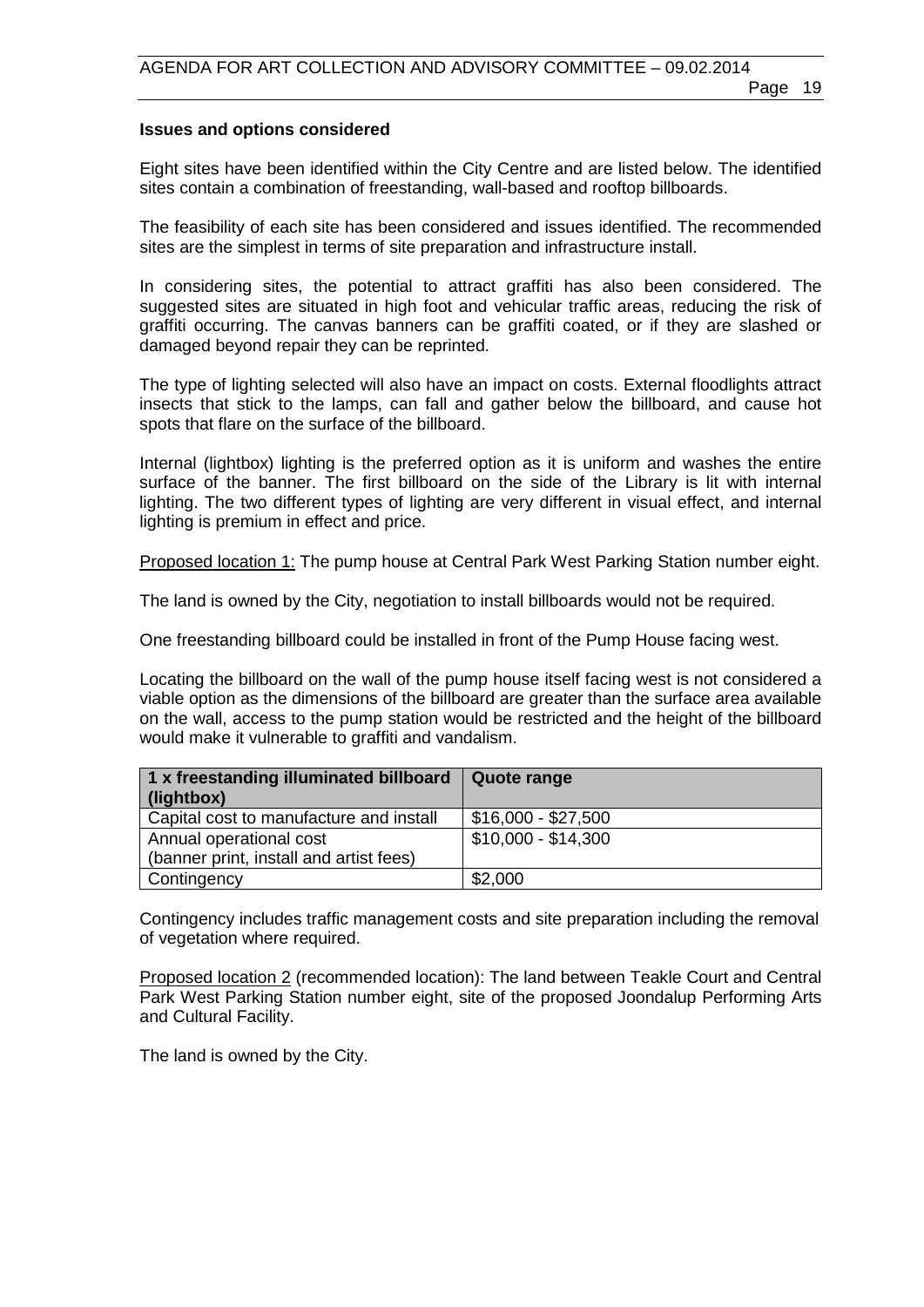One billboard could be installed on the corner of Teakle Court and Grand Boulevard facing south-west.

| 1 x freestanding illuminated billboard<br>(lightbox) | Quote range         |
|------------------------------------------------------|---------------------|
| Capital cost to manufacture and install              | \$16,000 - \$27,500 |
| Annual operational cost                              | \$10,000 - \$14,300 |
| (banner print, install and artist fees)              |                     |
| Contingency                                          | \$2,000             |

Contingency includes traffic management costs and site preparation including the removal of vegetation where required.

Proposed location 3: The north-west and/or south-west corners of Kendrew Crescent and Grand Boulevard.

This site is directly opposite the entrance to Edith Cowan University (ECU) with a large amount of exposure to passing vehicle traffic travelling in both directions on Grand Boulevard, as well as foot traffic between ECU, West Coast Institute and the Joondalup bus and train station.

The land is owned by ECU and negotiation would be required to install billboards.

One billboard could be installed on the north-west corner of Kendrew Crescent.

| 1 x freestanding illuminated billboard<br>(lightbox) | Quote range         |
|------------------------------------------------------|---------------------|
| Capital cost to manufacture and install              | \$16,000 - \$27,500 |
| Annual operational cost                              | \$10,000 - \$14,300 |
| (banner print, install and artist fees)              |                     |
| Contingency                                          | \$2,000             |

Proposed location 4: The City of Joondalup Police Station and Courts, 9 Reid Promenade.

This site is owned by Department of Lands and negotiation would be required to install billboards.

- One free standing billboard could be installed on the lawn facing south-east towards Grand Boulevard.
- One billboard may be installed on a structurally suitable and sound part of the roof.
- One wall-based billboard could be installed on a suitable wall, for example the east wall facing Grand Boulevard.

| 1 x freestanding illuminated billboard<br>(lightbox) | <b>Quote range</b>  |
|------------------------------------------------------|---------------------|
| Capital cost to manufacture and install              | $$16,000 - $27,500$ |
| Annual operational cost                              | $$10,000 - $14,300$ |
| (banner print, install and artist fees)              |                     |
| Contingency                                          | \$2,000             |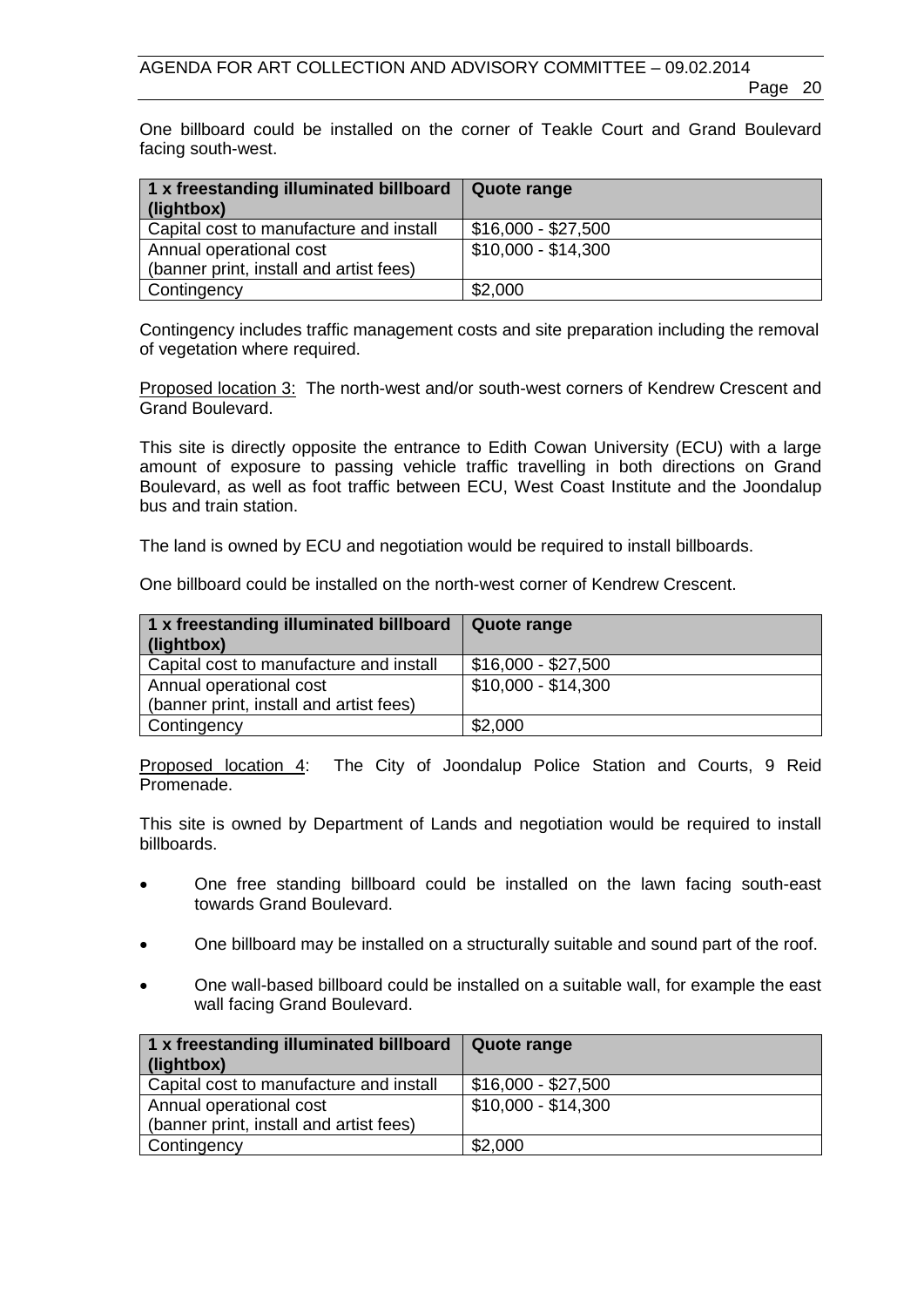| 1 x rooftop illuminated billboard<br>(lightbox) | Quote range         |
|-------------------------------------------------|---------------------|
| Capital cost to manufacture and install         | $$16,000 - $60,000$ |
| Annual operational cost                         | $$11,500 - $16,400$ |
| (banner print, install and artist fees)         |                     |
| Contingency                                     | \$3,800             |
| 1 x wall mounted illuminated                    | Quote range         |
| billboard (lightbox)                            |                     |
| Capital cost to manufacture and install         | $$11,500 - $60,000$ |
| Annual operational cost                         | $$11,500 - $16,400$ |
| (banner print, install and artist fees)         |                     |
| Contingency                                     | \$3,800             |

Proposed location 5: Corner of Shenton Avenue and Grand Boulevard.

This site is owned by the Department of Lands and negotiation would be required to install billboards.

One free standing billboard could be installed facing the intersection of Grand Boulevard and Shenton Avenue facing north-east.

| 1 x freestanding illuminated billboard<br>$\int$ (lightbox) | <b>Quote range</b>  |
|-------------------------------------------------------------|---------------------|
| Capital cost to manufacture and install                     | \$16,000 - \$27,500 |
| Annual operational cost                                     | \$10,000 - \$14,300 |
| (banner print, install and artist fees)                     |                     |
| Contingency                                                 | \$2,000             |

Proposed location 6: 140 Grand Boulevard, above Westpac overlooking the intersection of Boas Avenue facing south-east.

This site is privately owned and negotiation would be required to install billboards.

One roof mounted billboard could be installed on a structurally suitable part of the roof on top of the building overlooking the intersection of Grand Boulevard and Boas Avenue.

| 1 x rooftop illuminated billboard<br>(lightbox) | Quote range         |
|-------------------------------------------------|---------------------|
| Capital cost to manufacture and install         | $$16,000 - $60,000$ |
| Annual operational cost                         | \$11,500 - \$16,400 |
| (banner print, install and artist fees)         |                     |
| Contingency                                     | \$3,800             |

Proposed location 7: Lakeside Joondalup Shopping City buildings, Corner of Grand Boulevard and Boas Avenue.

This site is owned by Lend Lease and negotiation would be required to install billboards.

Options:

• One free standing billboard could be installed on the roof facing east over the intersection of Grand Boulevard and Boas Avenue.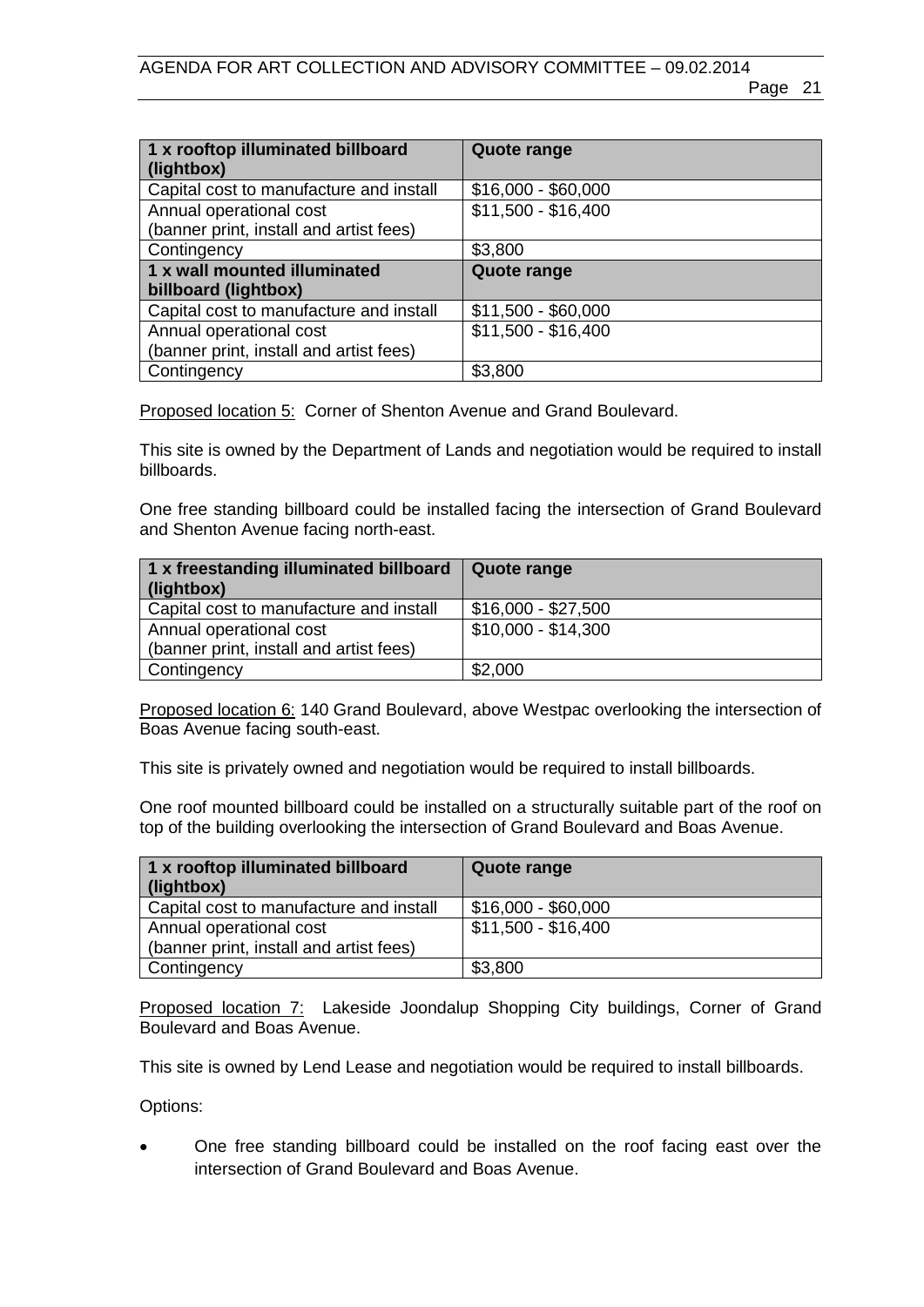• One wall based billboard could be installed on the wall facing east over Grand Boulevard.

| 1 x rooftop illuminated billboard<br>(lightbox) | <b>Quote range</b>  |
|-------------------------------------------------|---------------------|
| Capital cost to manufacture and install         | $$16,000 - $60,000$ |
| Annual operational cost                         | $$11,500 - $16,400$ |
| (banner print, install and artist fees)         |                     |
| Contingency                                     | \$3,800             |
| 1 x wall mounted illuminated                    | <b>Quote range</b>  |
| billboard (lightbox)                            |                     |
| Capital cost to manufacture and install         | $$11,500 - $60,000$ |
| Annual operational cost                         | $$11,500 - $16,400$ |
| (banner print, install and artist fees)         |                     |
| Contingency                                     | \$3,800             |

Proposed location 8: 151 Grand Boulevard, Grand Boulevard Hotel.

This site is privately owned, negotiation would be required to install a billboard.

One rooftop billboard could be installed above the wall facing south over Boas Avenue.

| 1 x rooftop illuminated billboard<br>(lightbox) | Quote range         |
|-------------------------------------------------|---------------------|
| Capital cost to manufacture and install         | \$16,000 - \$60,000 |
| Annual operational cost                         | \$11,500 - \$16,400 |
| (banner print, install and artist fees)         |                     |
| Contingency                                     | \$3,800             |

### **Legislation / Strategic Community Plan / policy implications**

**Legislation** As the construction and installation of the 'Inside Out Billboard' will be undertaken by the City, it would therefore be regarded as a 'public work' and no planning approval would be required. Section 6(3) of the *Planning and Development Act 2005* requires the responsible authority to be consulted with at the time the public work is being formulated The structure would be classified as a class 10b within the *Building Code of Australia* and would require a building permit as required by the *Building Act*  The structure may also require a Structural Engineer Certificate.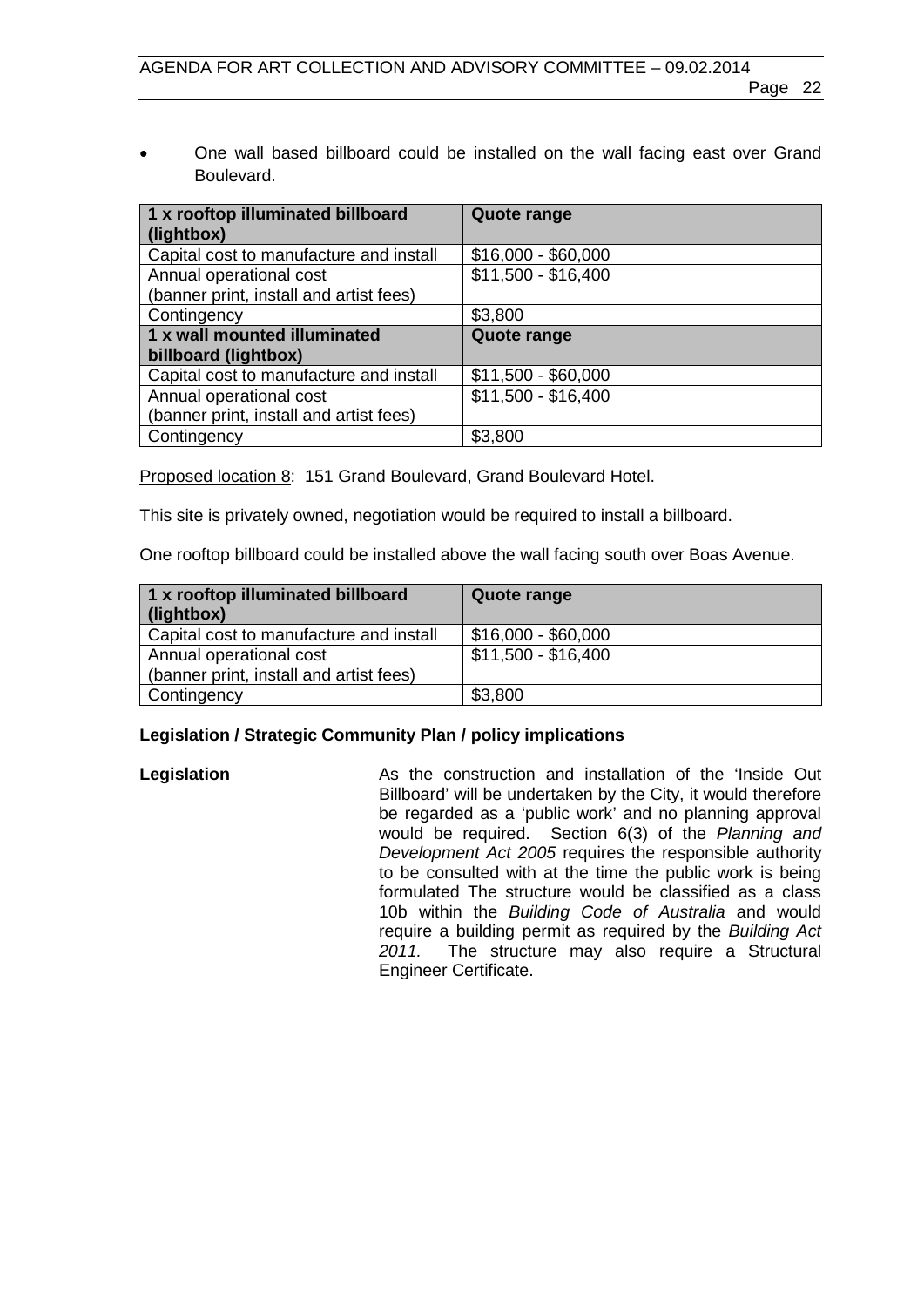# **Strategic Community Plan**

| <b>Key theme</b>            | Community Wellbeing.                                                                               |
|-----------------------------|----------------------------------------------------------------------------------------------------|
| <b>Objective</b>            | Cultural development.                                                                              |
| <b>Strategic initiative</b> | Invest in publically accessible visual art that will present a<br>culturally-enriched environment. |
| <b>Policy</b>               | Not applicable.                                                                                    |

### **Risk management considerations**

All works considered would need to meet stringent public safety criteria.

# **Financial / budget implications**

The financial implications are variable and will be determined by the choice of site and billboard type approved. Further final/detailed quotes would be required. All amounts quoted in this report are exclusive of GST.

Below is the actual capital cost to the 2013-14 budget for installation of the Inside-Out Billboard located at the Library.

| Item                                                                            | Cost     |
|---------------------------------------------------------------------------------|----------|
| Manufacture and installation of billboard including printing of first<br>banner | \$26,755 |
| Traffic management for 1.5 days                                                 | \$2,684  |
| Manufacture, printing and install of the tag/sign<br>(once off cost)            | \$930    |
| Total                                                                           | \$30,361 |

The installation of the tag/sign at the inaugural site at the Library was to launch the project and will not be repeated at future sites.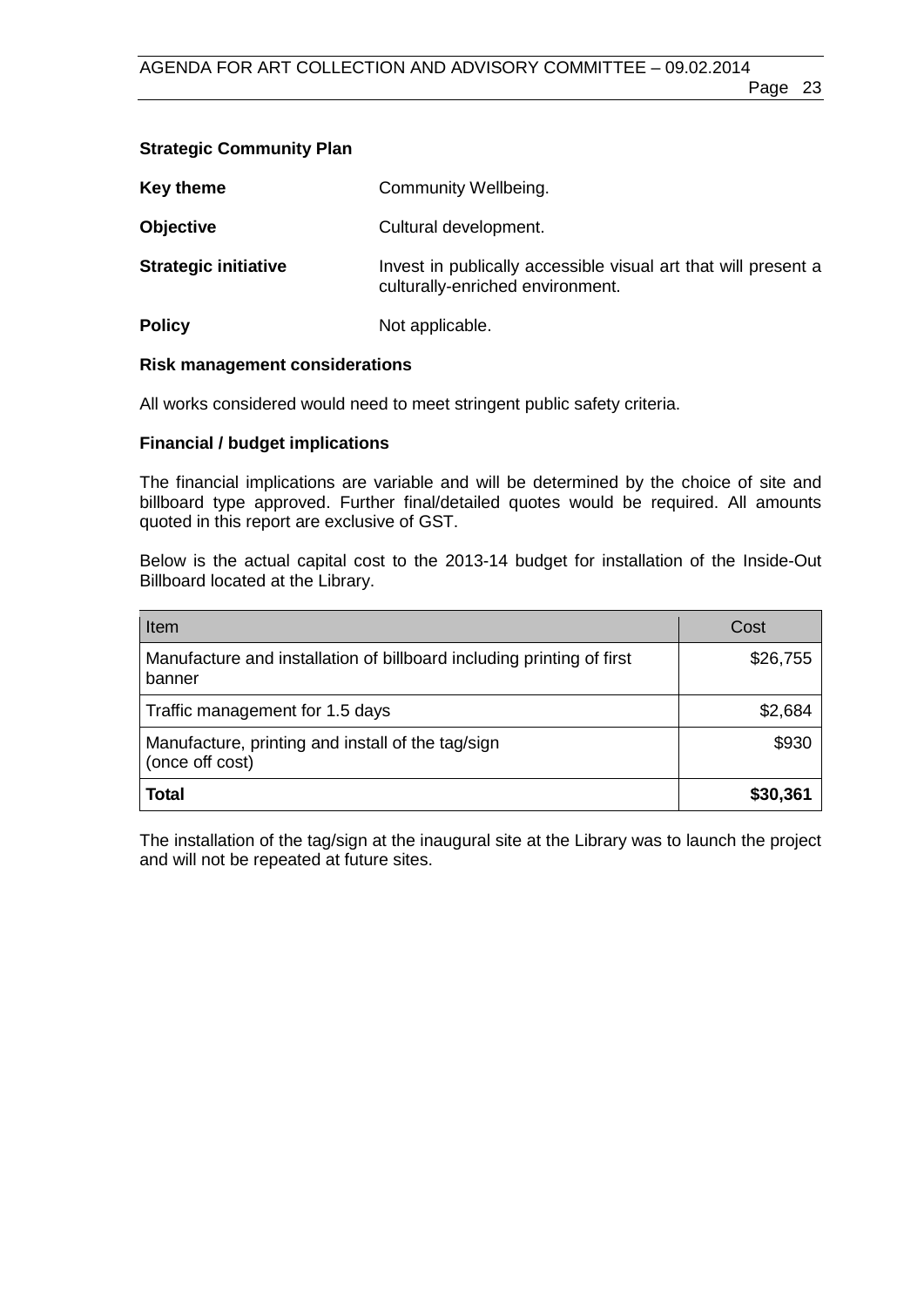The annual cost to operate the Inside-Out Billboard located at the Library is \$15,200:

| Item                                         | Cost     |
|----------------------------------------------|----------|
| Artist commission fee 1                      | \$3,000  |
| Artist commission fee 2                      | \$3,000  |
| Banner printing, changeover for commission 1 | \$3,800  |
| Road traffic management for commission 1     | \$800    |
| Banner printing, changeover for commission 2 | \$3,800  |
| Road traffic management for commission 2     | \$800    |
| <b>TOTAL</b>                                 | \$15,200 |

Proposed Costs of installing an additional Inside-Out Billboard/s - for displaying previously commissioned works:

| Item                                                              | Cost     |
|-------------------------------------------------------------------|----------|
| Installation Cost including (first banner install)                | \$27,500 |
| Road traffic management for billboard infrastructure installation | \$2,500  |
| <b>TOTAL</b>                                                      | \$30,000 |

Annual operating costs of a second Inside-Out Billboard - for displaying previously commissioned works:

| Item                                          | Cost    |
|-----------------------------------------------|---------|
| Banner changeover                             | \$1,500 |
| Road traffic management for banner changeover | \$800   |
| <b>TOTAL</b>                                  | \$2,300 |

If Council proceeds with additional Inside-Out Billboard locations, a capital budget will need to be established for each site for the design, manufacture and installation of a billboard. An annual operational budget will need to be established and allocated to the annual program of each additional site.

### **Regional significance**

The City's Art Collection, including its public art, archives and memorabilia, plays an important part in shaping and developing a sense of community.

The on-going provision of an accessible and high calibre art collection is integral to the cultural development and vibrancy of the City of Joondalup region and to best practice standards for the development of the visual arts in local government.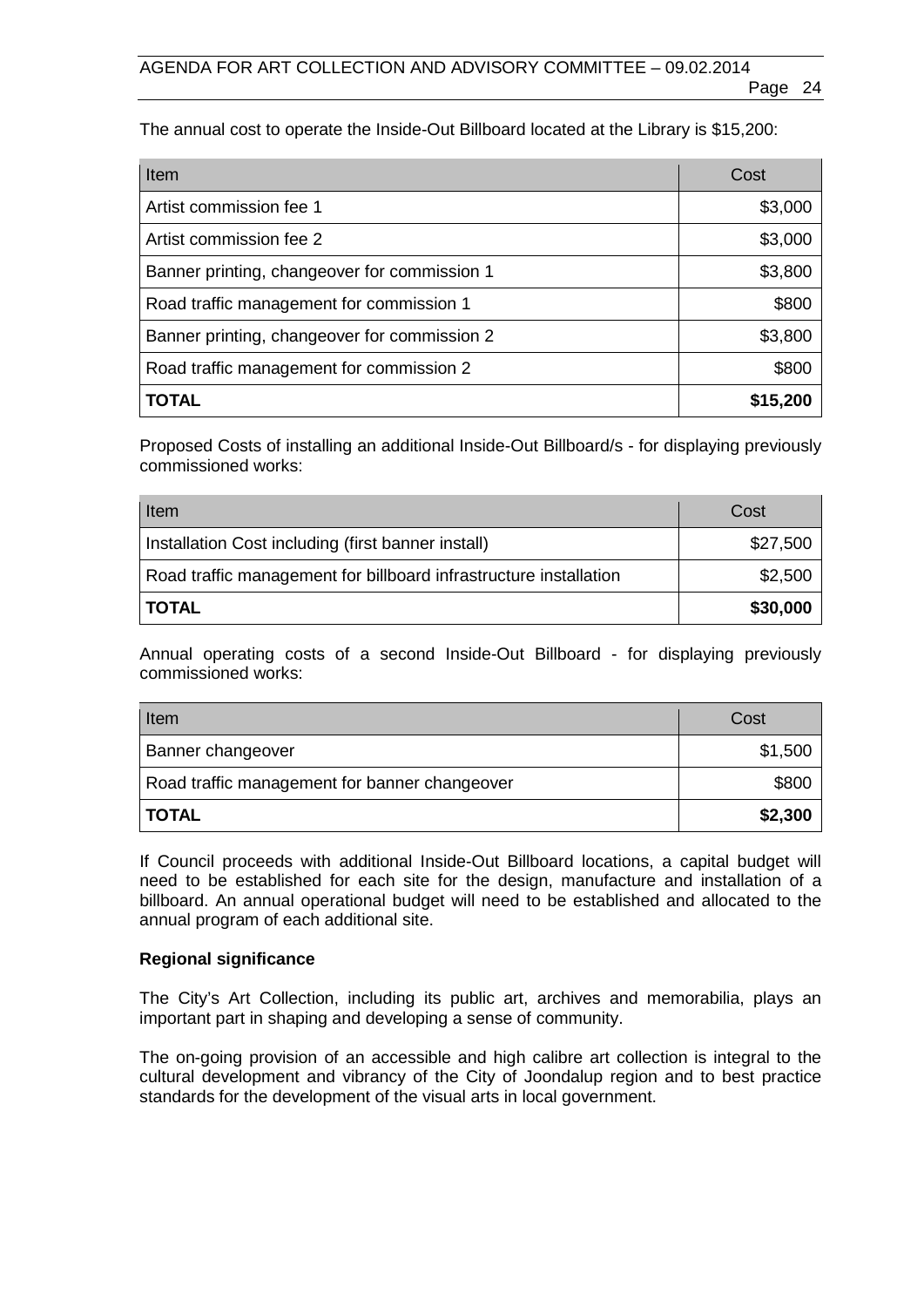#### **Sustainability implications**

The installation of public artworks has positive social sustainability implications. Public artworks physically enrich a locality and provide a catalyst for public discussion about current social, economic and environmental issues. Public artworks strengthen the public realm by creating points of interest, animating spaces and providing beauty, character and colour to places. A new public artwork will build upon the relevance of the City's public spaces for the local community and increase the value of the City's cultural resources.

#### **Consultation**

At its meeting held on 20 November 2012 (CJ248-11/12 refers), Council agreed that no community consultation will take place for the Inside-Out Billboard project. However engagement would need to be undertaken with the relevant land owners and statutory authorities where appropriate.

#### **COMMENT**

The site at Central Park West Parking Station number eight is suitable for the installation of a billboard, however, the positioning of the billboard does not optimize the view for cars passing north to south along Grand Boulevard.

#### **VOTING REQUIREMENTS**

Simple Majority.

### **RECOMMENDATION**

#### **That Council:**

- **1 APPROVES the recommended option location 2 - the land between Teakle Court and Central Park West Parking Station number eight, site of the proposed Joondalup Performing Arts and Cultural Facility as the site for the second Inside-Out Billboard location;**
- **2 Lists for consideration an amount of \$30,000 for the second City of Joondalup Inside-Out Billboard as part of the 2015-16 budget.**

*Appendix 1 refers*

*[To access this attachment on electronic document, click here](http://www.joondalup.wa.gov.au/files/committees/ACAC/2015/Attach1ARTagn090215.pdf)*: *Attach1ARTagn090215.pdf*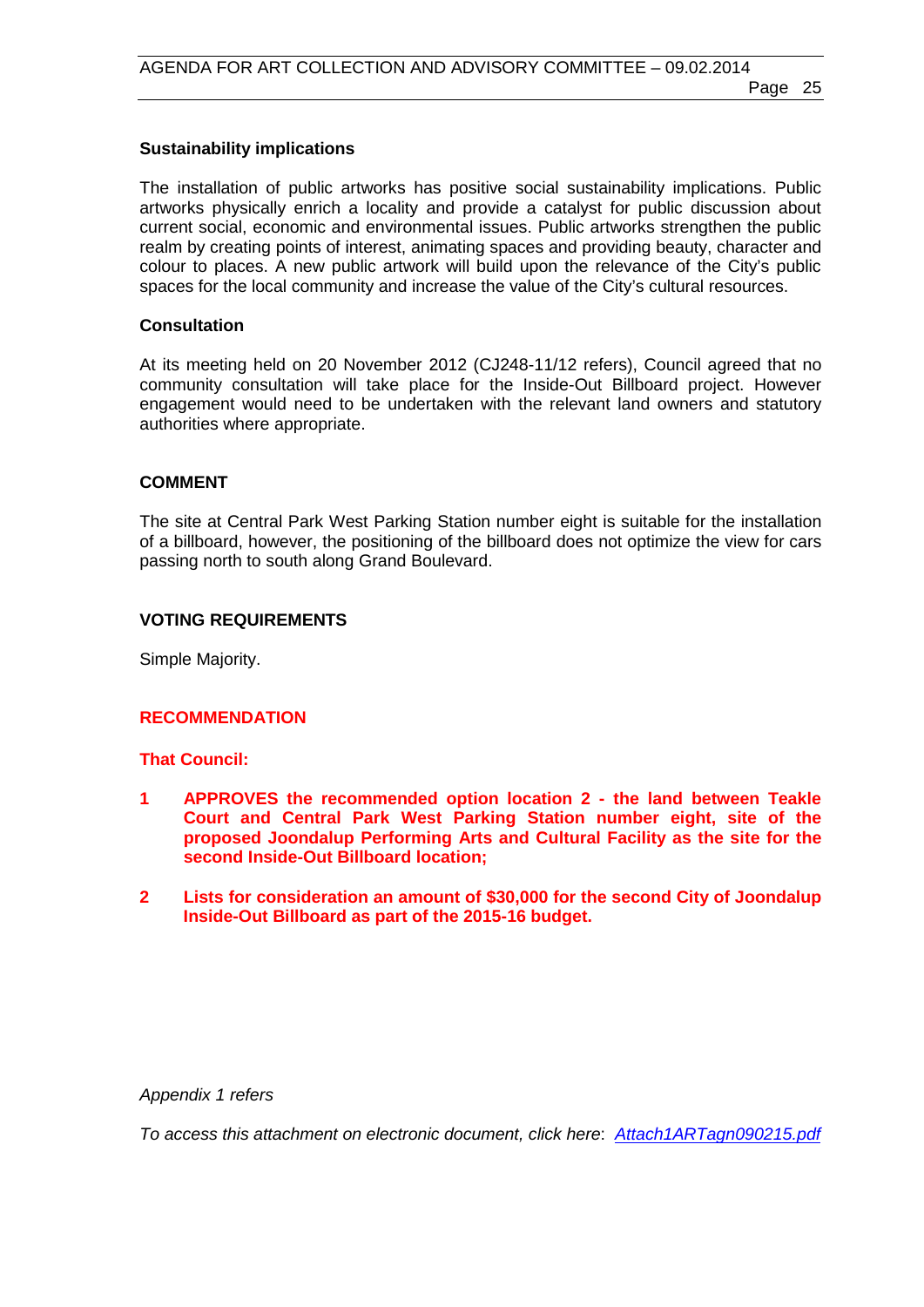# <span id="page-25-0"></span>**ITEM 3 ADOPTION OF MEETING DATES 2015 - ART COLLECTION AND ADVISORY COMMITTEE**

| <b>WARD</b>                           | All                                                                                                                                                                                                 |
|---------------------------------------|-----------------------------------------------------------------------------------------------------------------------------------------------------------------------------------------------------|
| <b>RESPONSIBLE</b><br><b>DIRECTOR</b> | Mr Jamie Parry<br>Governance and Strategy                                                                                                                                                           |
| <b>FILE NUMBER</b>                    | 35613                                                                                                                                                                                               |
| <b>ATTACHMENT</b>                     | Nil.                                                                                                                                                                                                |
| <b>AUTHORITY / DISCRETION</b>         | Executive - The substantial direction setting<br>and<br>oversight role of Council, such as adopting plans and<br>reports, accepting tenders, directing operations, setting<br>and amending budgets. |

### **PURPOSE**

For the Art Collection and Advisory Committee to endorse the proposed schedule of committee meeting dates for 2015.

#### **EXECUTIVE SUMMARY**

In order to assist with forward planning for all Elected Members, management and staff, a schedule of meeting dates has been prepared for the Art Collection and Advisory Committee, ensuring synergy between meeting dates and the flow of information and decision-making.

*It is therefore recommended that the Art Collection and Advisory Committee adopts the meeting dates and times for the Art Collection and Advisory Committee of the City of Joondalup to be held at the Joondalup Civic Centre, Boas Avenue, Joondalup as follows:*

| Art Collection and Advisory Committee meetings |  |
|------------------------------------------------|--|
| Conference Room 1                              |  |
| 7.00pm on Thursday 4 June 2015                 |  |
| 7.00pm on Thursday 15 October 2015             |  |

### **BACKGROUND**

The Art Collection and Advisory Committee was established to:

- (i) approve art acquisitions within the available adopted budget funds
- (ii) develop and maintain a visual art collection of significance and repute that reflects the cultural aspirations of the City of Joondalup and its expressed goals and policies
- (iii) build an art collection of appreciating financial value, which constitutes a sound investment for the City
- (iv) collect works of visual art of demonstrable excellence by artists of significance, consistent with the perceived developments in West Australian contemporary art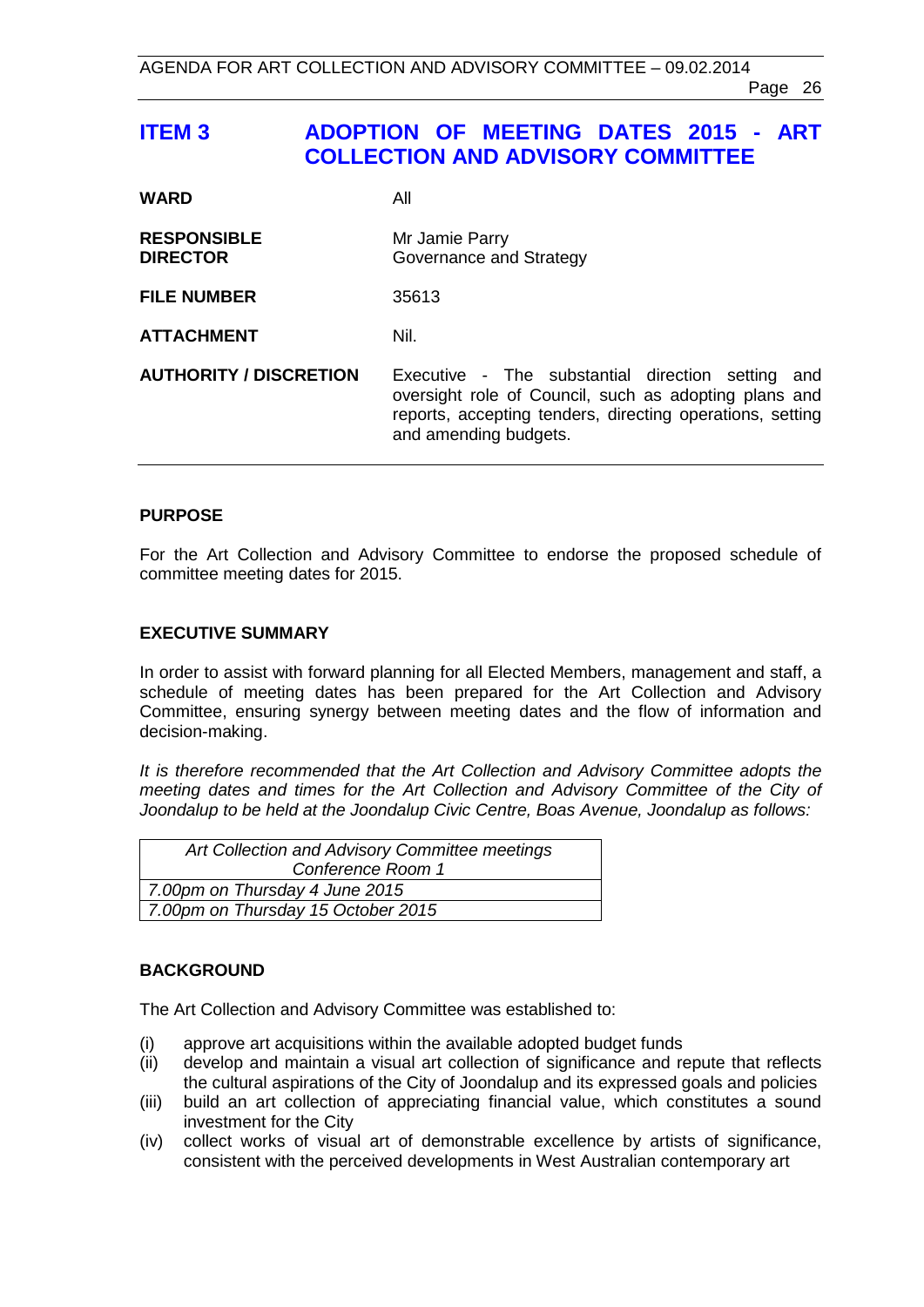- (v) collect and commission selectively works of art which enhance the existing Collection and which foster an understanding, enjoyment and appreciation of the visual arts among the broader community and members of the general public
- (vi) review the criteria established to determine the award winners
- (vii) perform an oversight role in relation to the strategic direction of the City's Community Art Exhibition and Invitational Art Award.

The committee also has delegated authority to approve acquisitions for artworks within the available adopted budget funds. This delegation of authority is to be exercised in accordance with *The City's Art and Memorabilia Collections Policy*.

At its meeting held on 21 October 2014 (CJ177-10/14 refers) Council adopted the meeting dates for its Strategy and Briefing sessions, and ordinary Council meetings.

The schedule of Council meeting dates was based on the format used in recent years; a monthly meeting format with Strategy Sessions held on the first Tuesday of each month; Briefing Sessions held on the second Tuesday and Council meetings on the third Tuesday.

This enables committee meetings to be scheduled on the Monday, Wednesday or Thursday of weeks one, two and three so as to minimise potential conflicts with other Council activities and provide a 'meeting-free' week in the fourth week of each month.

### **DETAILS**

The meeting dates proposed align with the key art award events for the 2015 calendar year, enabling the committee to assess art entries and consider professional advice prior to making a decision on awards.

The proposed starting time of 7.00pm enables committee members to undertake their usual tour of the relevant exhibition prior and then subsequently meet at Conference Room 1 to commence the formal committee meeting.

#### **Issues and options considered**

The Art Collection and Advisory Committee can either:

- adopt the meeting dates as proposed in this report or
- amend the meeting dates.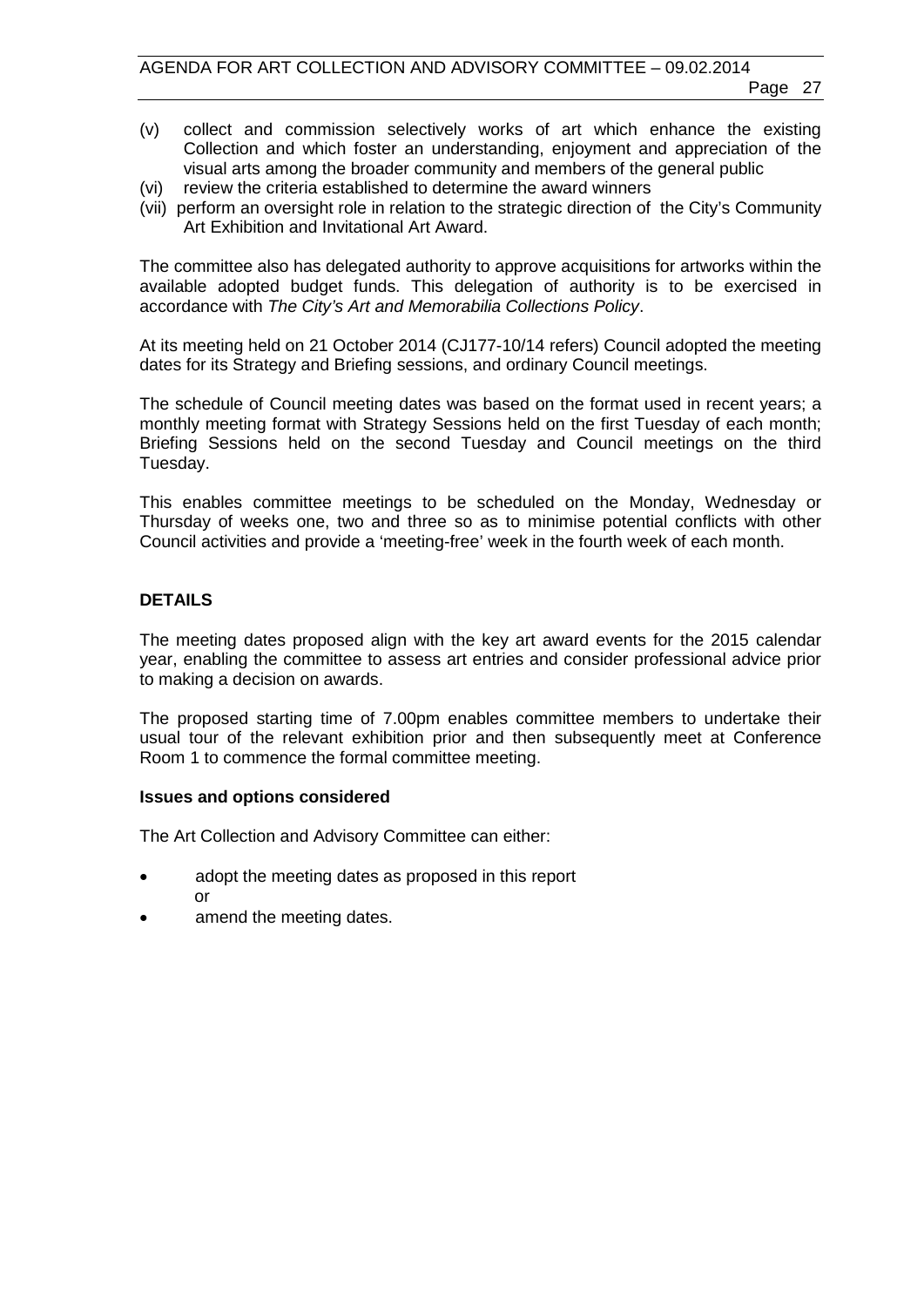# **Legislation / Strategic Community Plan / policy implications**

| Legislation                     | Local Government Act 1995.<br>Local Government (Administration) Regulations 1996.<br>City of Joondalup Meeting Procedures Local Law 2013. |  |
|---------------------------------|-------------------------------------------------------------------------------------------------------------------------------------------|--|
| <b>Strategic Community Plan</b> |                                                                                                                                           |  |
| <b>Key theme</b>                | Community Wellbeing.                                                                                                                      |  |
| <b>Objective</b>                | Cultural development.                                                                                                                     |  |
| <b>Strategic initiative</b>     | Not applicable.                                                                                                                           |  |
| <b>Policy</b>                   | The City's Art and Memorabilia Collections Policy.                                                                                        |  |

#### **Risk management considerations**

Should forward planning of committee meetings not be identified, then there is a risk for meetings to be held on an ad-hoc basis; lacking coordination with other key meetings and corporate planning processes.

### **Financial/budget implications**

Not applicable.

#### **Regional significance**

Not applicable.

### **Sustainability implications**

Not applicable.

#### **Consultation**

Not applicable.

# **COMMENT**

The dates proposed are intended to provide Council, committee members and staff with an indicative meeting timeline for the Art Collection and Advisory Committee. Additional meetings may be called on an as-required basis during the year.

# **VOTING REQUIREMENTS**

Simple Majority.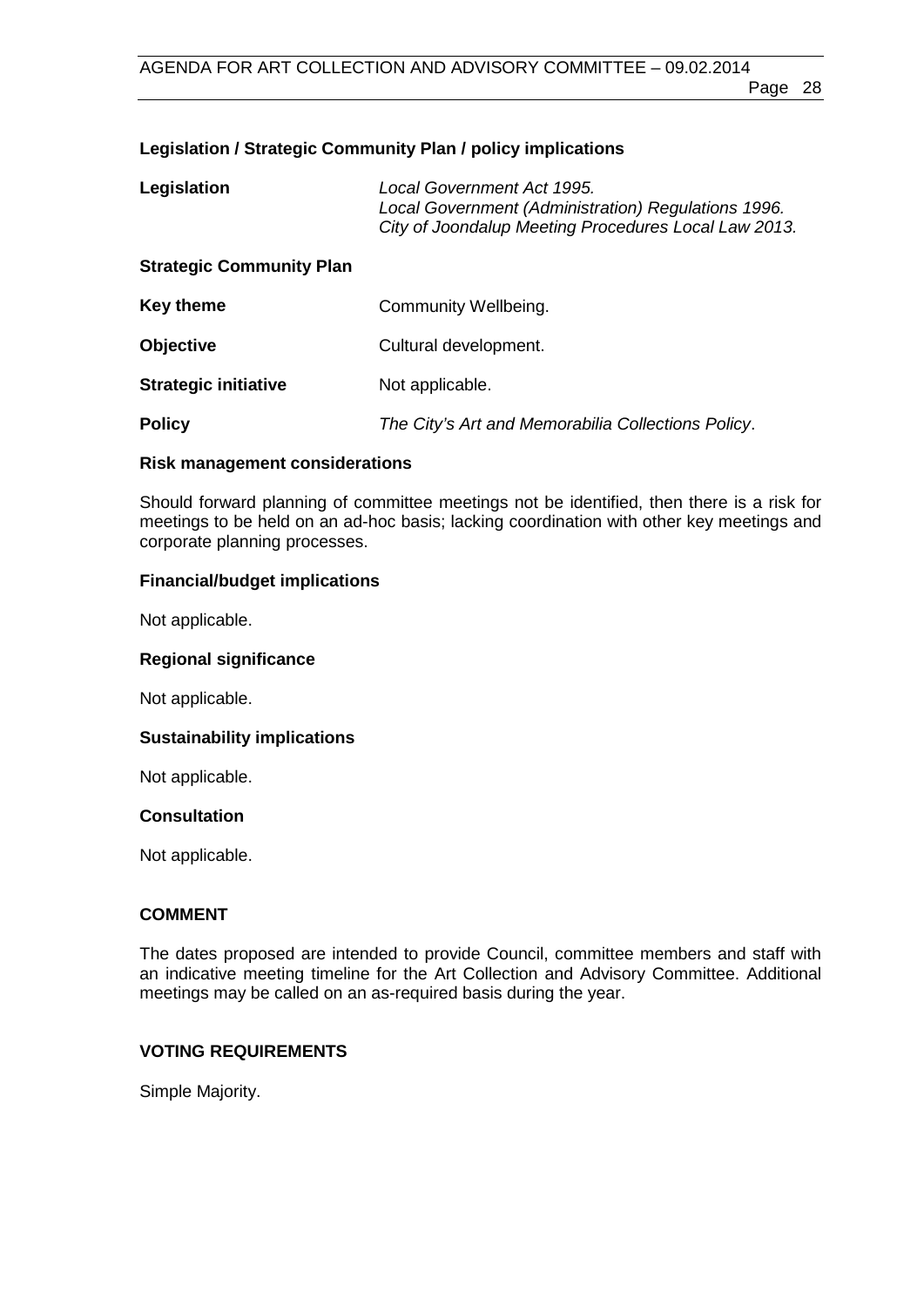# **RECOMMENDATION**

**That the Art Collection and Advisory Committee ADOPTS the meeting dates and times for the Art Collection and Advisory Committee of the City of Joondalup to be held at the Joondalup Civic Centre, Boas Avenue, Joondalup as follows:**

| <b>Art Collection and Advisory Committee meetings</b> |  |  |
|-------------------------------------------------------|--|--|
| <b>Conference Room 1</b>                              |  |  |
| 7.00pm on Thursday 4 June 2015                        |  |  |
| 7.00pm on Thursday 15 October 2015                    |  |  |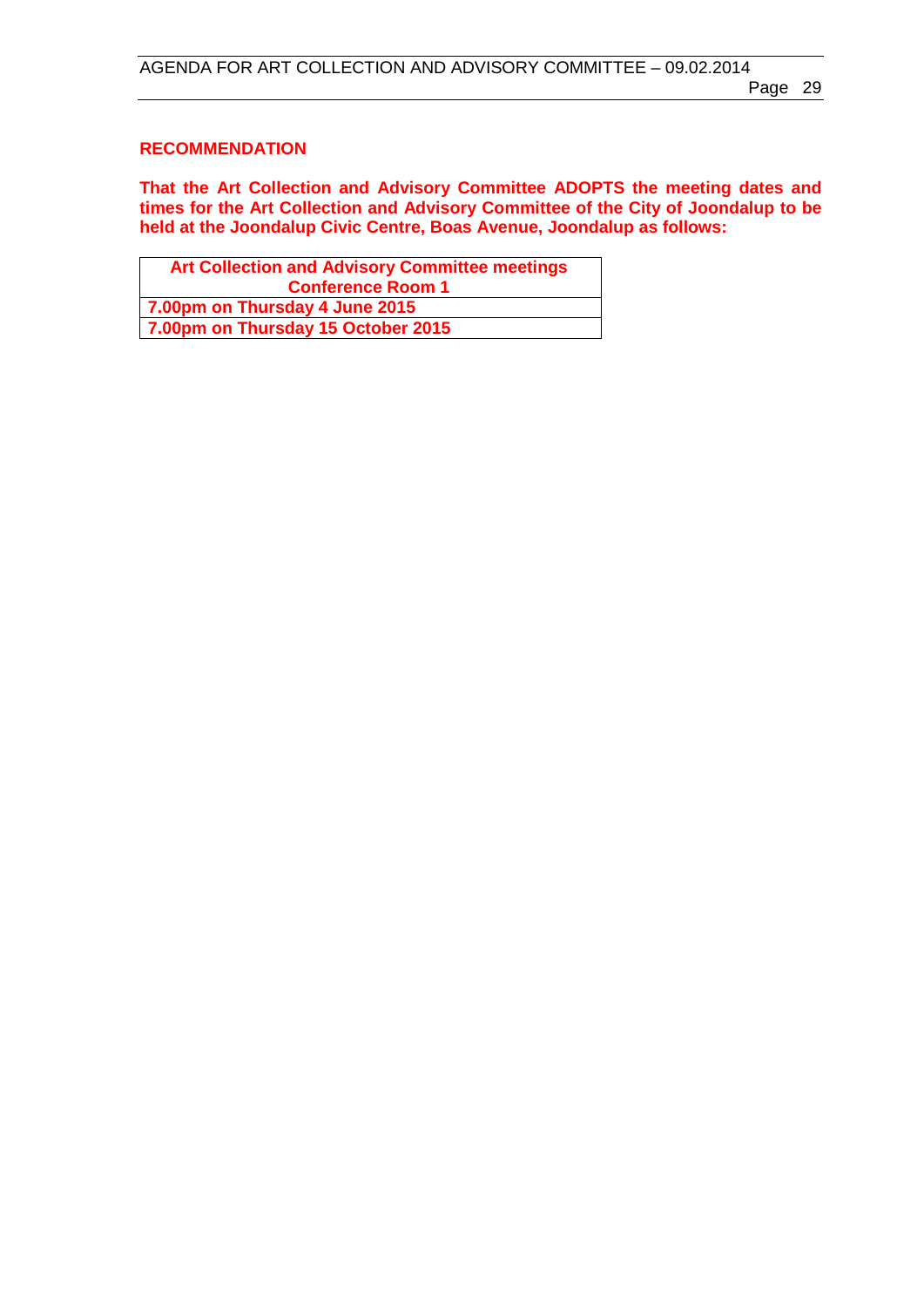# <span id="page-29-0"></span>**URGENT BUSINESS**

<span id="page-29-1"></span>**MOTIONS OF WHICH PREVIOUS NOTICE HAS BEEN GIVEN**

<span id="page-29-2"></span>**REQUESTS FOR REPORTS FOR FUTURE CONSIDERATION**

<span id="page-29-3"></span>**CLOSURE**